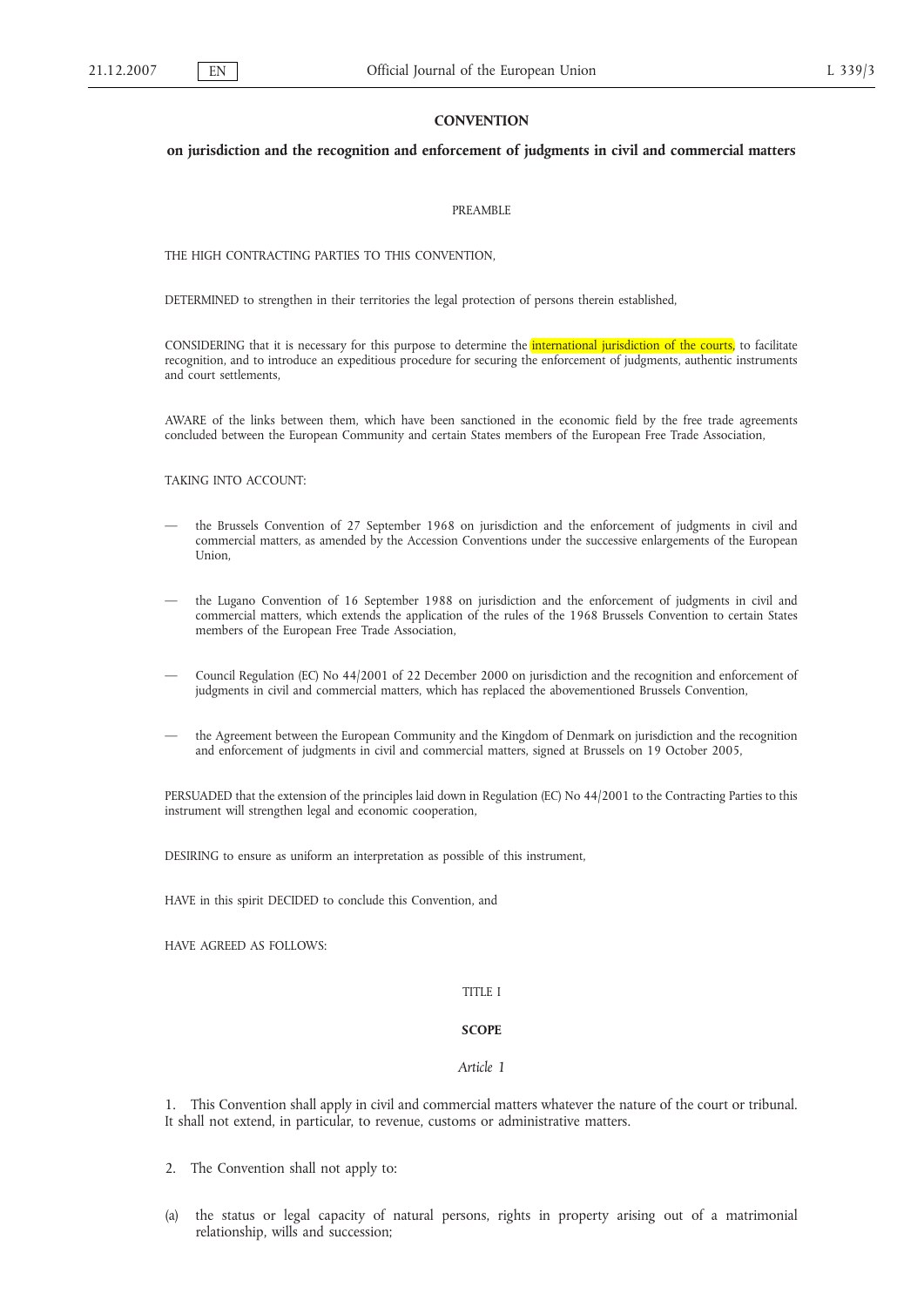(b) bankruptcy, proceedings relating to the winding-up of insolvent companies or other legal persons, judicial arrangements, compositions and analogous proceedings;

(c) social security;

(d) arbitration.

3. In this Convention, the term 'State bound by this Convention' shall mean any State that is a Contracting Party to this Convention or a Member State of the European Community. It may also mean the European Community.

### TITLE II

### **JURISDICTION**

# *SECTION 1*

#### **General provisions**

*Article 2*

1. Subject to the provisions of this Convention, persons domiciled in a State bound by this Convention shall, whatever their nationality, be sued in the courts of that State.

2. Persons who are not nationals of the State bound by this Convention in which they are domiciled shall be governed by the rules of jurisdiction applicable to nationals of that State.

### *Article 3*

1. Persons domiciled in a State bound by this Convention may be sued in the courts of another State bound by this Convention only by virtue of the rules set out in Sections 2 to 7 of this Title.

2. In particular the rules of national jurisdiction set out in Annex I shall not be applicable as against them.

# *Article 4*

1. If the defendant is not domiciled in a State bound by this Convention, the jurisdiction of the courts of each State bound by this Convention shall, subject to the provisions of Articles 22 and 23, be determined by the law of that State.

2. As against such a defendant, any person domiciled in a State bound by this Convention may, whatever his nationality, avail himself in that State of the rules of jurisdiction there in force, and in particular those specified in Annex I, in the same way as the nationals of that State.

### *SECTION 2*

#### **Special jurisdiction**

# *Article 5*

A person domiciled in a State bound by this Convention may, in another State bound by this Convention, be sued:

- 1. (a) in matters relating to a contract, in the courts for the place of performance of the obligation in question;
	- (b) for the purpose of this provision and unless otherwise agreed, the place of performance of the obligation in question shall be:
		- in the case of the sale of goods, the place in a State bound by this Convention where, under the contract, the goods were delivered or should have been delivered;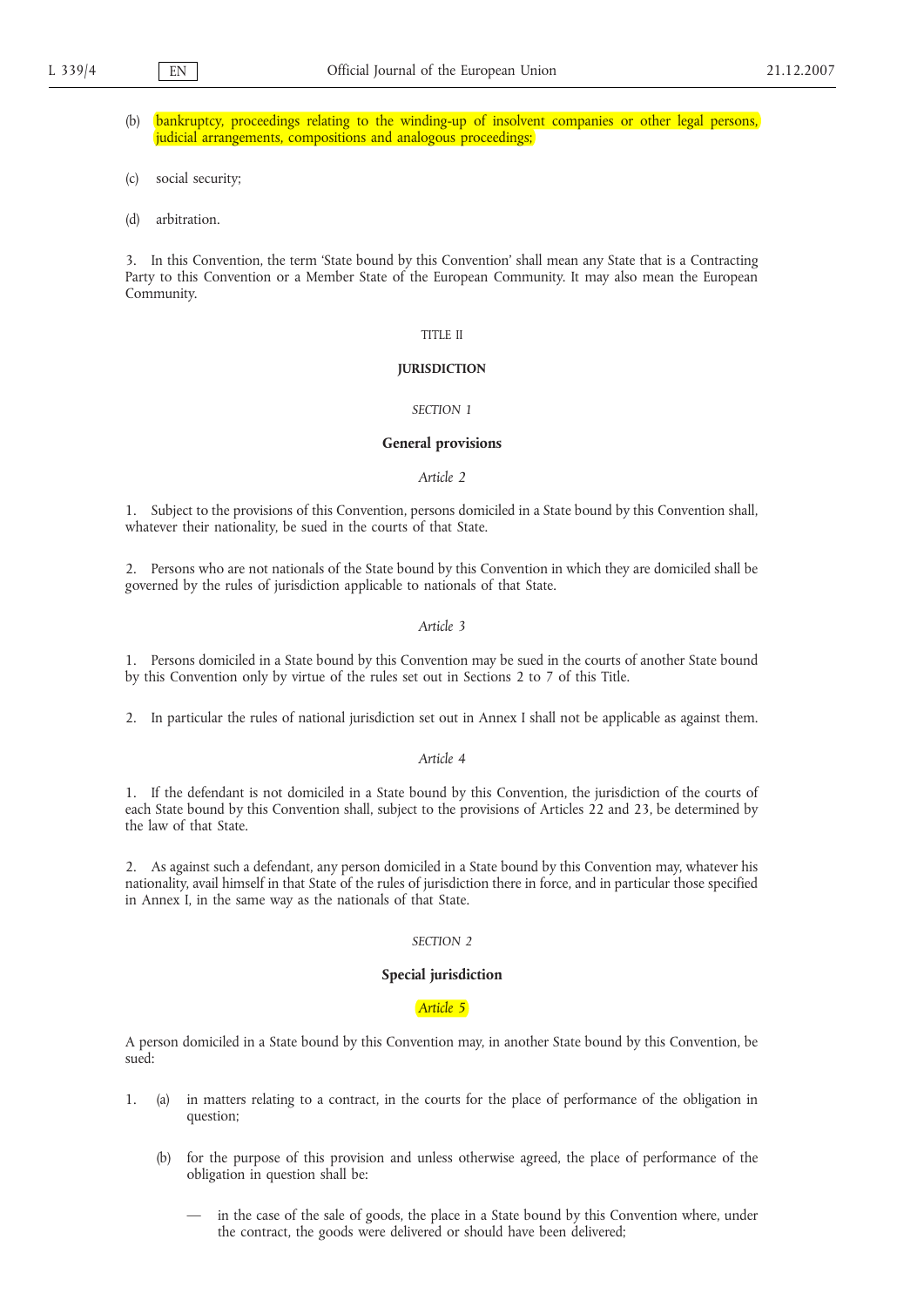- in the case of the provision of services, the place in a State bound by this Convention where, under the contract, the services were provided or should have been provided.
- (c) if (b) does not apply then subparagraph (a) applies;
- 2. in matters relating to maintenance:
	- (a) in the courts for the place where the maintenance creditor is domiciled or habitually resident; or
	- (b) in the court which, according to its own law, has jurisdiction to entertain proceedings concerning the status of a person if the matter relating to maintenance is ancillary to those proceedings, unless that jurisdiction is based solely on the nationality of one of the parties; or
	- (c) in the court which, according to its own law, has jurisdiction to entertain proceedings concerning parental responsibility, if the matter relating to maintenance is ancillary to those proceedings, unless that jurisdiction is based solely on the nationality of one of the parties;
- 3. in matters relating to tort, *delict* or *quasi-delict*, in the courts for the place where the harmful event occurred or may occur;
- 4. as regards a civil claim for damages or restitution which is based on an act giving rise to criminal proceedings, in the court seised of those proceedings, to the extent that that court has jurisdiction under its own law to entertain civil proceedings;
- 5. as regards a dispute arising out of the operations of a branch, agency or other establishment, in the courts for the place in which the branch, agency or other establishment is situated;
- 6. as settlor, trustee or beneficiary of a trust created by the operation of a statute, or by a written instrument, or created orally and evidenced in writing, in the courts of the State bound by this Convention in which the trust is domiciled;
- 7. as regards a dispute concerning the payment of remuneration claimed in respect of the salvage of a cargo or freight, in the court under the authority of which the cargo or freight in question:
	- (a) has been arrested to secure such payment; or
	- (b) could have been so arrested, but bail or other security has been given;

provided that this provision shall apply only if it is claimed that the defendant has an interest in the cargo or freight or had such an interest at the time of salvage.

#### *Article 6*

A person domiciled in a State bound by this Convention may also be sued:

1. where he is one of a number of defendants, in the courts for the place where any one of them is domiciled, provided the claims are so closely connected that it is expedient to hear and determine them together to avoid the risk of irreconcilable judgments resulting from separate proceedings;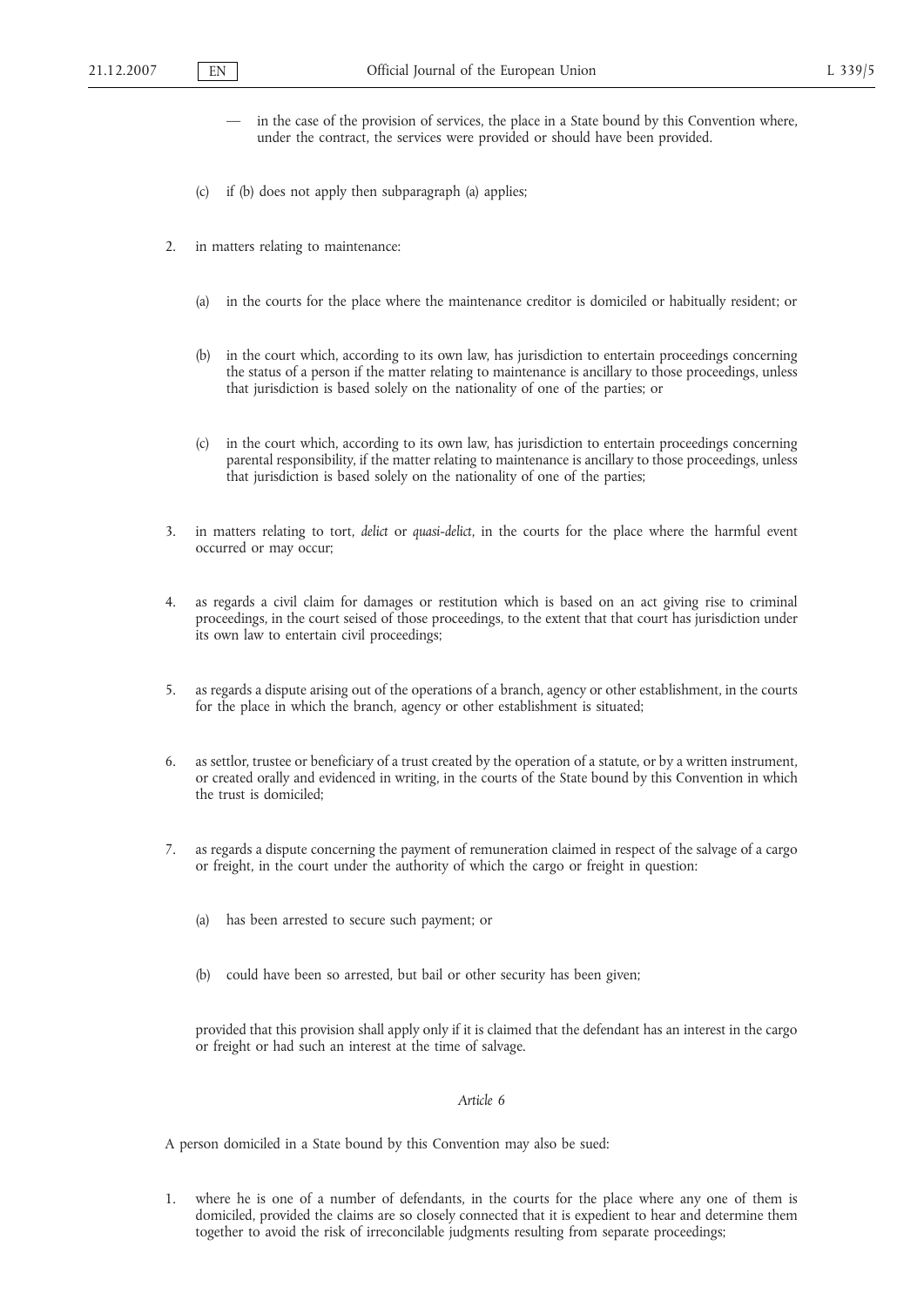- 2. as a third party in an action on a warranty or guarantee, or in any other third party proceedings, in the court seised of the original proceedings, unless these were instituted solely with the object of removing him from the jurisdiction of the court which would be competent in his case;
- 3. on a counter-claim arising from the same contract or facts on which the original claim was based, in the court in which the original claim is pending;
- 4. in matters relating to a contract, if the action may be combined with an action against the same defendant in matters relating to rights *in rem* in immovable property, in the court of the State bound by this Convention in which the property is situated.

Where by virtue of this Convention a court of a State bound by this Convention has jurisdiction in actions relating to liability from the use or operation of a ship, that court, or any other court substituted for this purpose by the internal law of that State, shall also have jurisdiction over claims for limitation of such liability.

# *SECTION 3*

#### **Jurisdiction in matters relating to insurance**

### *Article 8*

In matters relating to insurance, jurisdiction shall be determined by this Section, without prejudice to Articles 4 and 5(5).

# *Article 9*

1. An insurer domiciled in a State bound by this Convention may be sued:

- (a) in the courts of the State where he is domiciled; or
- (b) in another State bound by this Convention, in the case of actions brought by the policyholder, the insured or a beneficiary, in the courts for the place where the plaintiff is domiciled; or
- (c) if he is a co-insurer, in the courts of a State bound by this Convention in which proceedings are brought against the leading insurer.

2. An insurer who is not domiciled in a State bound by this Convention but has a branch, agency or other establishment in one of the States bound by this Convention shall, in disputes arising out of the operations of the branch, agency or establishment, be deemed to be domiciled in that State.

### *Article 10*

In respect of liability insurance or insurance of immovable property, the insurer may in addition be sued in the courts for the place where the harmful event occurred. The same applies if movable and immovable property are covered by the same insurance policy and both are adversely affected by the same contingency.

#### *Article 11*

1. In respect of liability insurance, the insurer may also, if the law of the court permits it, be joined in proceedings which the injured party has brought against the insured.

2. Articles 8, 9 and 10 shall apply to actions brought by the injured party directly against the insurer, where such direct actions are permitted.

3. If the law governing such direct actions provides that the policyholder or the insured may be joined as a party to the action, the same court shall have jurisdiction over them.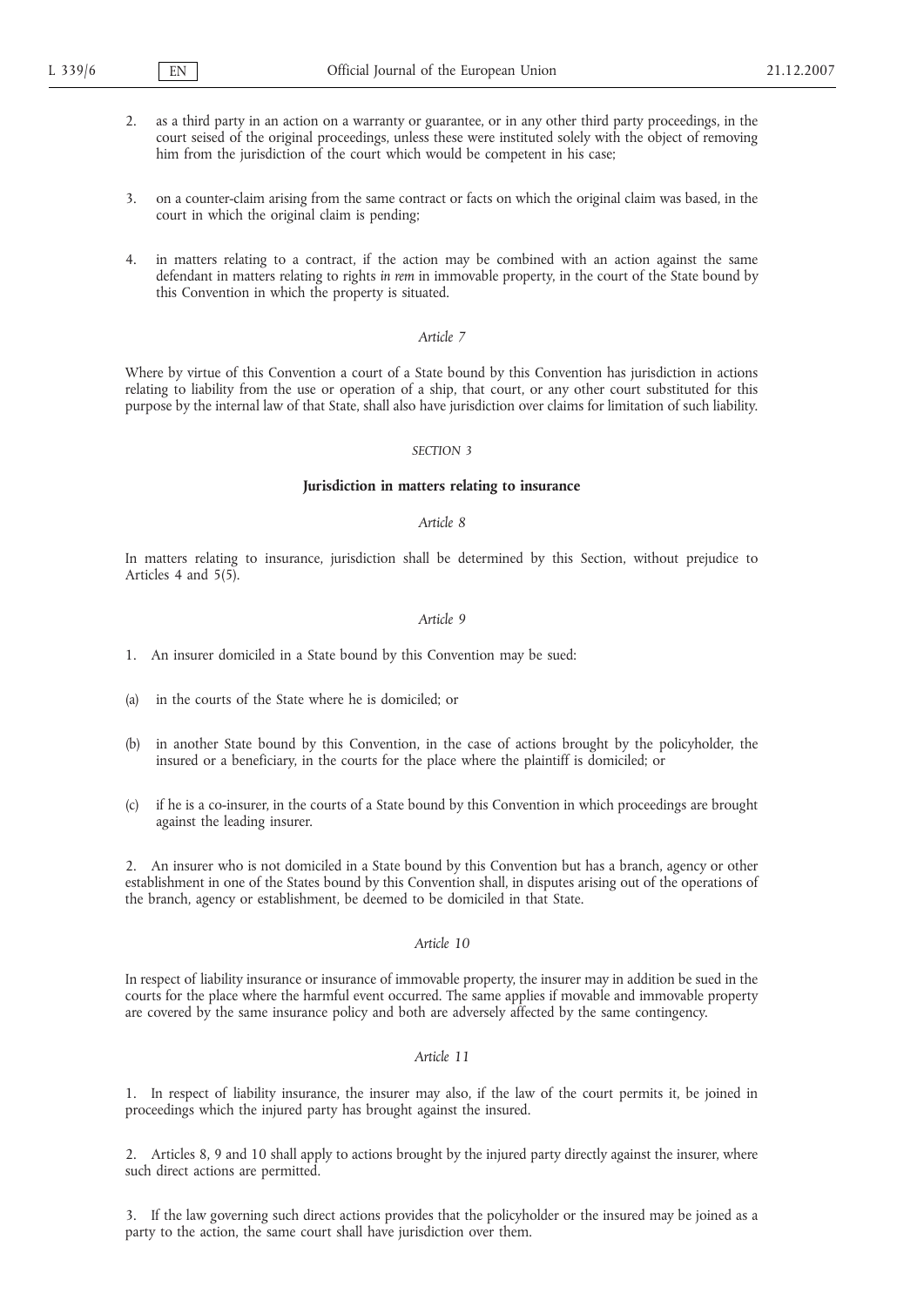1. Without prejudice to Article 11(3), an insurer may bring proceedings only in the courts of the State bound by this Convention in which the defendant is domiciled, irrespective of whether he is the policyholder, the insured or a beneficiary.

2. The provisions of this Section shall not affect the right to bring a counter-claim in the court in which, in accordance with this Section, the original claim is pending.

# *Article 13*

The provisions of this Section may be departed from only by an agreement:

- 1. which is entered into after the dispute has arisen; or
- 2. which allows the policyholder, the insured or a beneficiary to bring proceedings in courts other than those indicated in this Section; or
- 3. which is concluded between a policyholder and an insurer, both of whom are at the time of conclusion of the contract domiciled or habitually resident in the same State bound by this Convention, and which has the effect of conferring jurisdiction on the courts of that State even if the harmful event were to occur abroad, provided that such an agreement is not contrary to the law of that State; or
- 4. which is concluded with a policyholder who is not domiciled in a State bound by this Convention, except insofar as the insurance is compulsory or relates to immovable property in a State bound by this Convention; or
- 5. which relates to a contract of insurance insofar as it covers one or more of the risks set out in Article 14.

# *Article 14*

The following are the risks referred to in Article 13(5):

- 1. any loss of or damage to:
	- (a) seagoing ships, installations situated offshore or on the high seas, or aircraft, arising from perils which relate to their use for commercial purposes;
	- (b) goods in transit, other than passengers' baggage, where the transit consists of or includes carriage by such ships or aircraft;
- 2. any liability, other than for bodily injury to passengers or loss of or damage to their baggage:
	- (a) arising out of the use or operation of ships, installations or aircraft as referred to in point 1(a) insofar as, in respect of the latter, the law of the State bound by this Convention in which such aircraft are registered does not prohibit agreements on jurisdiction regarding insurance of such risks;
	- (b) for loss or damage caused by goods in transit as described in point 1(b);
- 3. any financial loss connected with the use or operation of ships, installations or aircraft as referred to in point 1(a), in particular loss of freight or charter-hire;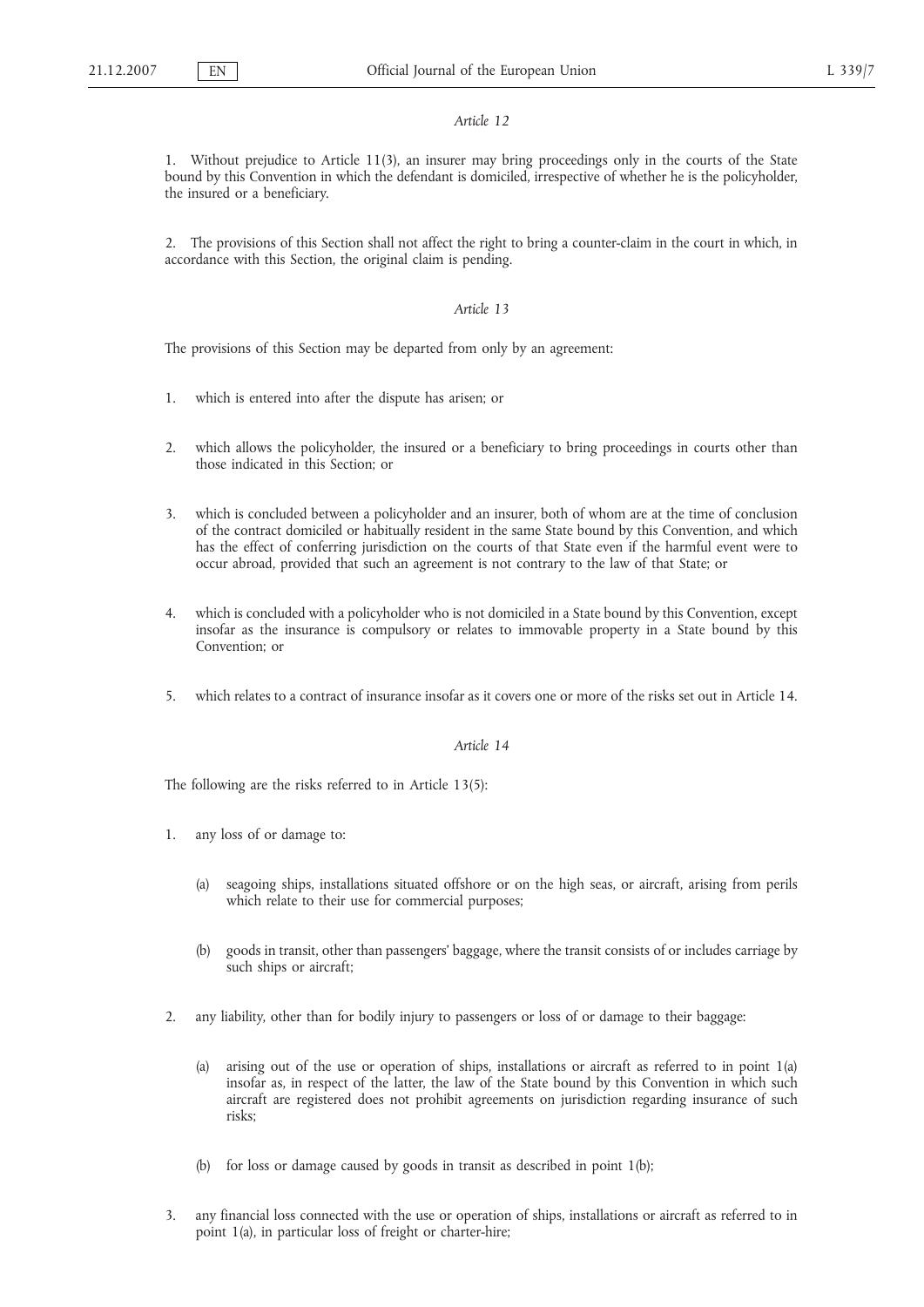4. any risk or interest connected with any of those referred to in points 1 to 3;

5. notwithstanding points 1 to 4, all large risks.

### *SECTION 4*

# **Jurisdiction over consumer contracts**

# *Article 15*

1. In matters relating to a contract concluded by a person, the consumer, for a purpose which can be regarded as being outside his trade or profession, jurisdiction shall be determined by this Section, without prejudice to Articles 4 and 5(5), if:

- (a) it is a contract for the sale of goods on instalment credit terms; or
- (b) it is a contract for a loan repayable by instalments, or for any other form of credit, made to finance the sale of goods; or
- (c) in all other cases, the contract has been concluded with a person who pursues commercial or professional activities in the State bound by this Convention of the consumer's domicile or, by any means, directs such activities to that State or to several States including that State, and the contract falls within the scope of such activities.

2. Where a consumer enters into a contract with a party who is not domiciled in the State bound by this Convention but has a branch, agency or other establishment in one of the States bound by this Convention, that party shall, in disputes arising out of the operations of the branch, agency or establishment, be deemed to be domiciled in that State.

3. This section shall not apply to a contract of transport other than a contract which, for an inclusive price, provides for a combination of travel and accommodation.

# *Article 16*

1. A consumer may bring proceedings against the other party to a contract either in the courts of the State bound by this Convention in which that party is domiciled or in the courts for the place where the consumer is domiciled.

2. Proceedings may be brought against a consumer by the other party to the contract only in the courts of the State bound by this Convention in which the consumer is domiciled.

3. This Article shall not affect the right to bring a counter-claim in the court in which, in accordance with this Section, the original claim is pending.

### *Article 17*

The provisions of this Section may be departed from only by an agreement:

- 1. which is entered into after the dispute has arisen; or
- 2. which allows the consumer to bring proceedings in courts other than those indicated in this Section; or
- 3. which is entered into by the consumer and the other party to the contract, both of whom are at the time of conclusion of the contract domiciled or habitually resident in the same State bound by this Convention, and which confers jurisdiction on the courts of that State, provided that such an agreement is not contrary to the law of that State.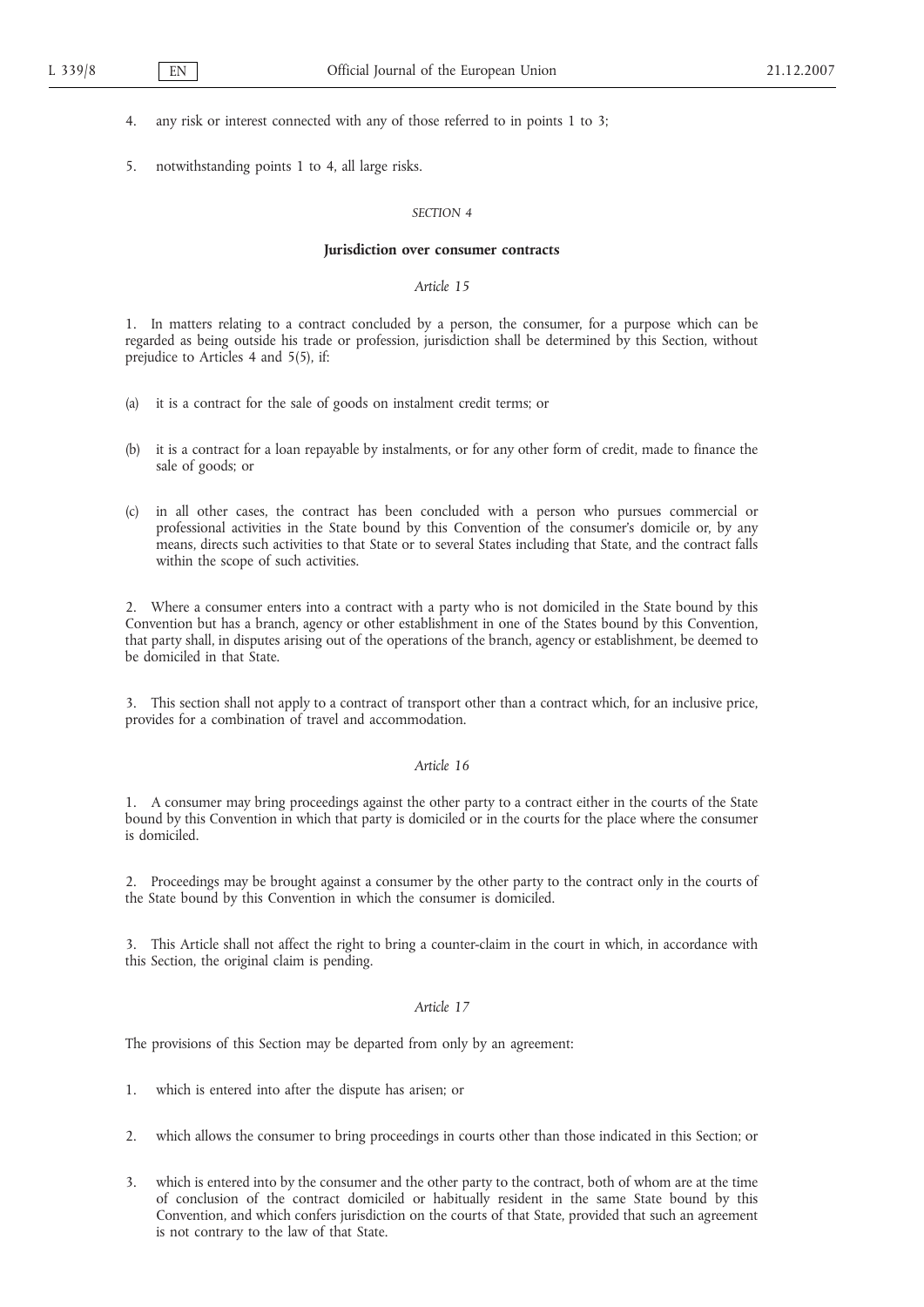#### *SECTION 5*

### **Jurisdiction over individual contracts of employment**

# *Article 18*

1. In matters relating to individual contracts of employment, jurisdiction shall be determined by this Section, without prejudice to Articles 4 and 5(5).

2. Where an employee enters into an individual contract of employment with an employer who is not domiciled in a State bound by this Convention but has a branch, agency or other establishment in one of the States bound by this Convention, the employer shall, in disputes arising out of the operations of the branch, agency or establishment, be deemed to be domiciled in that State.

# *Article 19*

An employer domiciled in a State bound by this Convention may be sued:

- 1. in the courts of the State where he is domiciled; or
- 2. in another State bound by this Convention:
	- (a) in the courts for the place where the employee habitually carries out his work or in the courts for the last place where he did so; or
	- (b) if the employee does not or did not habitually carry out his work in any one country, in the courts for the place where the business which engaged the employee is or was situated.

### *Article 20*

1. An employer may bring proceedings only in the courts of the State bound by this Convention in which the employee is domiciled.

2. The provisions of this Section shall not affect the right to bring a counter-claim in the court in which, in accordance with this Section, the original claim is pending.

# *Article 21*

The provisions of this Section may be departed from only by an agreement on jurisdiction:

- 1. which is entered into after the dispute has arisen; or
- 2. which allows the employee to bring proceedings in courts other than those indicated in this Section.

# *SECTION 6*

#### **Exclusive jurisdiction**

### *Article 22*

The following courts shall have exclusive jurisdiction, regardless of domicile:

1. in proceedings which have as their object rights *in rem* in immovable property or tenancies of immovable property, the courts of the State bound by this Convention in which the property is situated.

However, in proceedings which have as their object tenancies of immovable property concluded for temporary private use for a maximum period of six consecutive months, the courts of the State bound by this Convention in which the defendant is domiciled shall also have jurisdiction, provided that the tenant is a natural person and that the landlord and the tenant are domiciled in the same State bound by this Convention;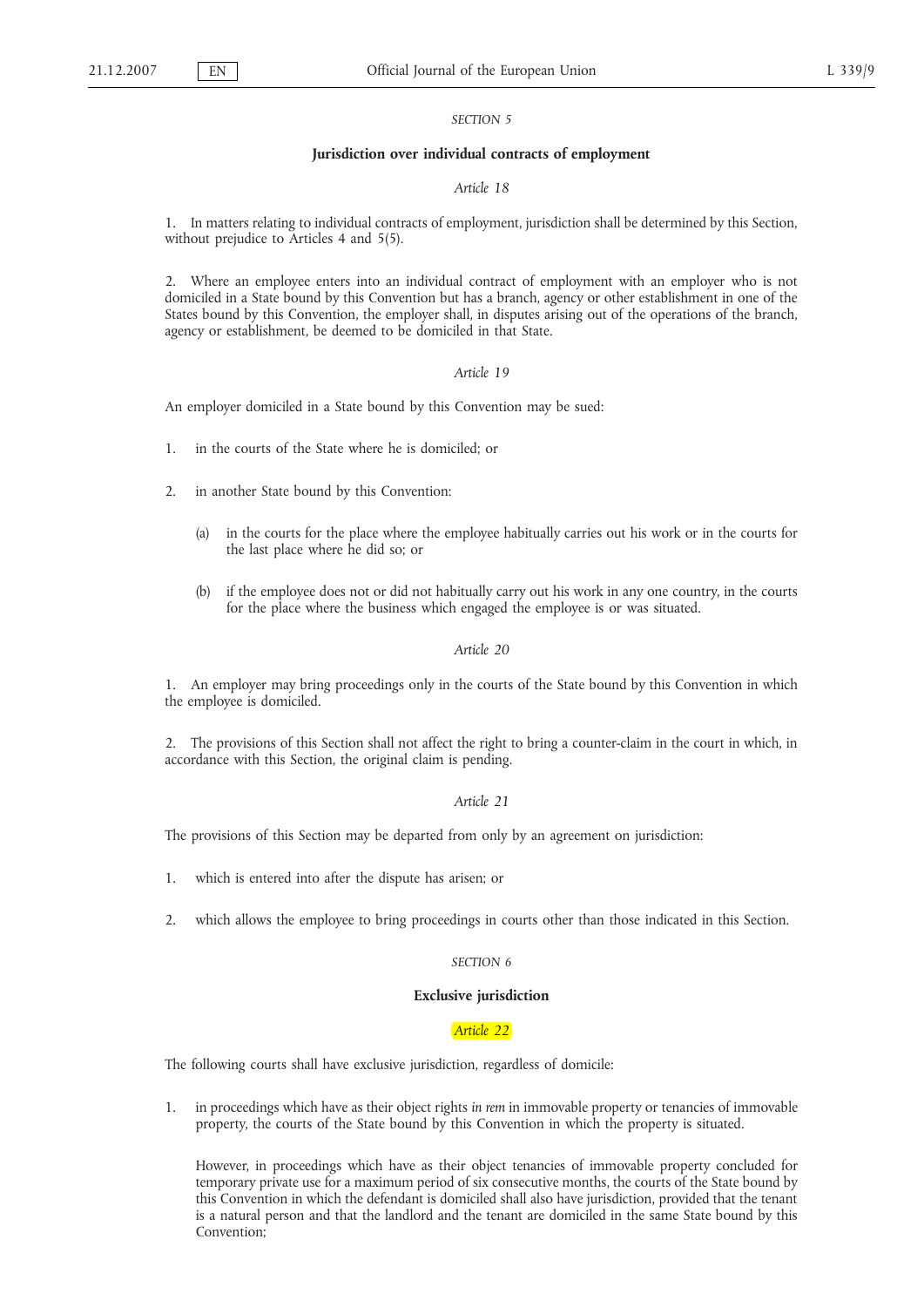- 2. in proceedings which have as their object the validity of the constitution, the nullity or the dissolution of companies or other legal persons or associations of natural or legal persons, or of the validity of the decisions of their organs, the courts of the State bound by this Convention in which the company, legal person or association has its seat. In order to determine that seat, the court shall apply its rules of private international law;
- 3. in proceedings which have as their object the validity of entries in public registers, the courts of the State bound by this Convention in which the register is kept;
- 4. in proceedings concerned with the registration or validity of patents, trade marks, designs, or other similar rights required to be deposited or registered, irrespective of whether the issue is raised by way of an action or as a defence, the courts of the State bound by this Convention in which the deposit or registration has been applied for, has taken place or is, under the terms of a Community instrument or an international convention, deemed to have taken place.

Without prejudice to the jurisdiction of the European Patent Office under the Convention on the grant of European patents, signed at Munich on 5 October 1973, the courts of each State bound by this Convention shall have exclusive jurisdiction, regardless of domicile, in proceedings concerned with the registration or validity of any European patent granted for that State irrespective of whether the issue is raised by way of an action or as a defence;

5. in proceedings concerned with the enforcement of judgments, the courts of the State bound by this Convention in which the judgment has been or is to be enforced.

### *SECTION 7*

### **Prorogation of jurisdiction**

# *Article 23*

1. If the parties, one or more of whom is domiciled in a State bound by this Convention, have agreed that a court or the courts of a State bound by this Convention are to have jurisdiction to settle any disputes which have arisen or which may arise in connection with a particular legal relationship, that court or those courts shall have jurisdiction. Such jurisdiction shall be exclusive unless the parties have agreed otherwise. Such an agreement conferring jurisdiction shall be either:

- (a) in writing or evidenced in writing; or
- (b) in a form which accords with practices which the parties have established between themselves; or
- (c) in international trade or commerce, in a form which accords with a usage of which the parties are or ought to have been aware and which in such trade or commerce is widely known to, and regularly observed by, parties to contracts of the type involved in the particular trade or commerce concerned.

2. Any communication by electronic means which provides a durable record of the agreement shall be equivalent to 'writing'.

3. Where such an agreement is concluded by parties, none of whom is domiciled in a State bound by this Convention, the courts of other States bound by this Convention shall have no jurisdiction over their disputes unless the court or courts chosen have declined jurisdiction.

4. The court or courts of a State bound by this Convention on which a trust instrument has conferred jurisdiction shall have exclusive jurisdiction in any proceedings brought against a settlor, trustee or beneficiary, if relations between these persons or their rights or obligations under the trust are involved.

5. Agreements or provisions of a trust instrument conferring jurisdiction shall have no legal force if they are contrary to the provisions of Articles 13, 17 or 21, or if the courts whose jurisdiction they purport to exclude have exclusive jurisdiction by virtue of Article 22.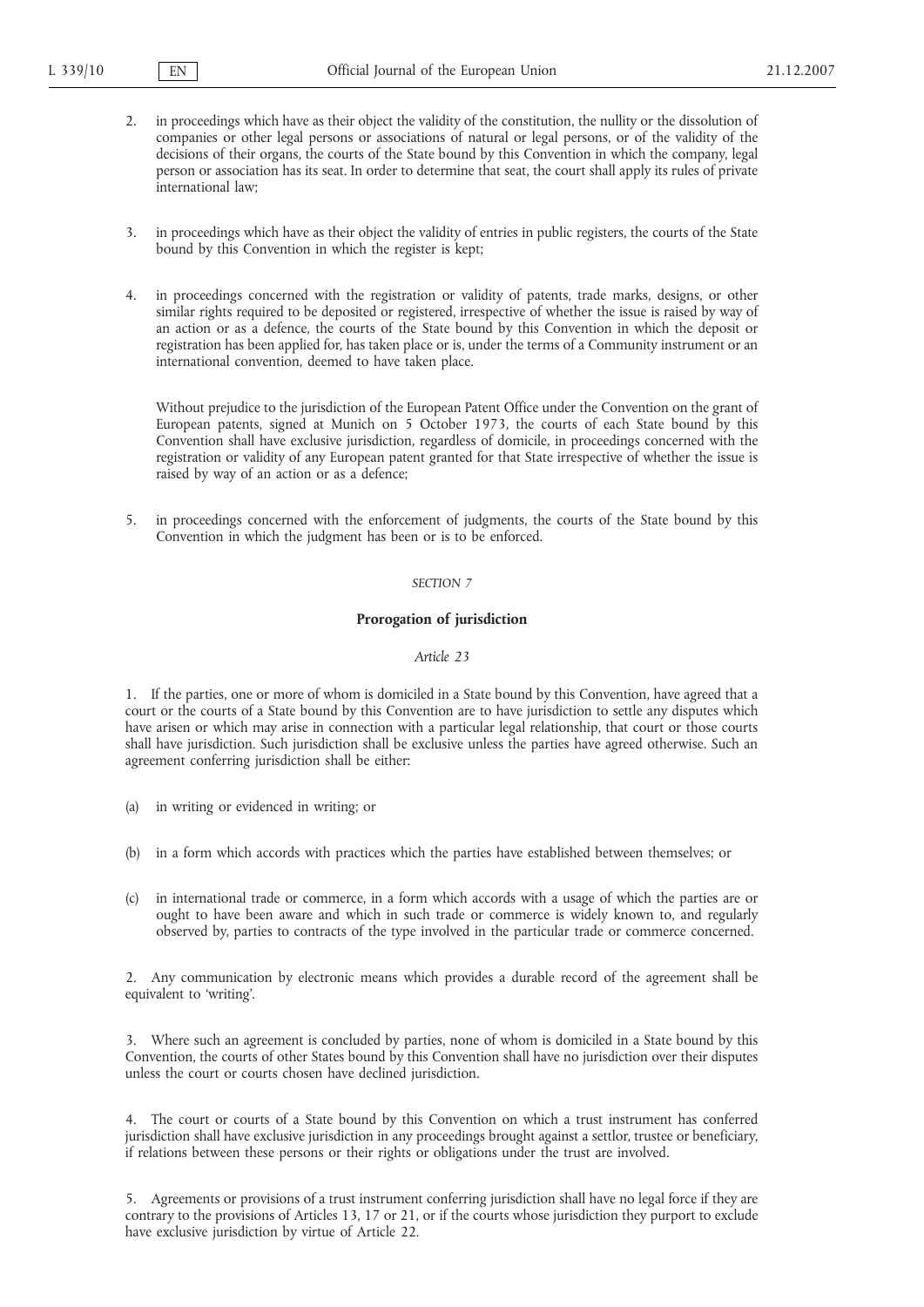Apart from jurisdiction derived from other provisions of this Convention, a court of a State bound by this Convention before which a defendant enters an appearance shall have jurisdiction. This rule shall not apply where appearance was entered to contest the jurisdiction, or where another court has exclusive jurisdiction by virtue of Article 22.

### *SECTION 8*

#### **Examination as to jurisdiction and admissibility**

# *Article 25*

Where a court of a State bound by this Convention is seised of a claim which is principally concerned with a matter over which the courts of another State bound by this Convention have exclusive jurisdiction by virtue of Article 22, it shall declare of its own motion that it has no jurisdiction.

# *Article 26*

1. Where a defendant domiciled in one State bound by this Convention is sued in a court of another State bound by this Convention and does not enter an appearance, the court shall declare of its own motion that it has no jurisdiction unless its jurisdiction is derived from the provisions of this Convention.

2. The court shall stay the proceedings so long as it is not shown that the defendant has been able to receive the document instituting the proceedings or an equivalent document in sufficient time to enable him to arrange for his defence, or that all necessary steps have been taken to this end.

3. Instead of the provisions of paragraph 2, Article 15 of the Hague Convention of 15 November 1965 on the Service Abroad of Judicial and Extrajudicial Documents in Civil and Commercial matters shall apply if the document instituting the proceedings or an equivalent document had to be transmitted pursuant to that Convention.

4. Member States of the European Community bound by Council Regulation (EC) No 1348/2000 of 29 May 2000 or by the Agreement between the European Community and the Kingdom of Denmark on the service of judicial and extrajudicial documents in civil or commercial matters, signed at Brussels on 19 October 2005, shall apply in their mutual relations the provision in Article 19 of that Regulation if the document instituting the proceedings or an equivalent document had to be transmitted pursuant to that Regulation or that Agreement.

### *SECTION 9*

### *Lis pendens* **— related actions**

# *Article 27*

1. Where proceedings involving the same cause of action and between the same parties are brought in the courts of different States bound by this Convention, any court other than the court first seised shall of its own motion stay its proceedings until such time as the jurisdiction of the court first seised is established.

2. Where the jurisdiction of the court first seised is established, any court other than the court first seised shall decline jurisdiction in favour of that court.

#### *Article 28*

1. Where related actions are pending in the courts of different States bound by this Convention, any court other than the court first seised may stay its proceedings.

2. Where these actions are pending at first instance, any court other than the court first seised may also, on the application of one of the parties, decline jurisdiction if the court first seised has jurisdiction over the actions in question and its law permits the consolidation thereof.

3. For the purposes of this Article, actions are deemed to be related where they are so closely connected that it is expedient to hear and determine them together to avoid the risk of irreconcilable judgments resulting from separate proceedings.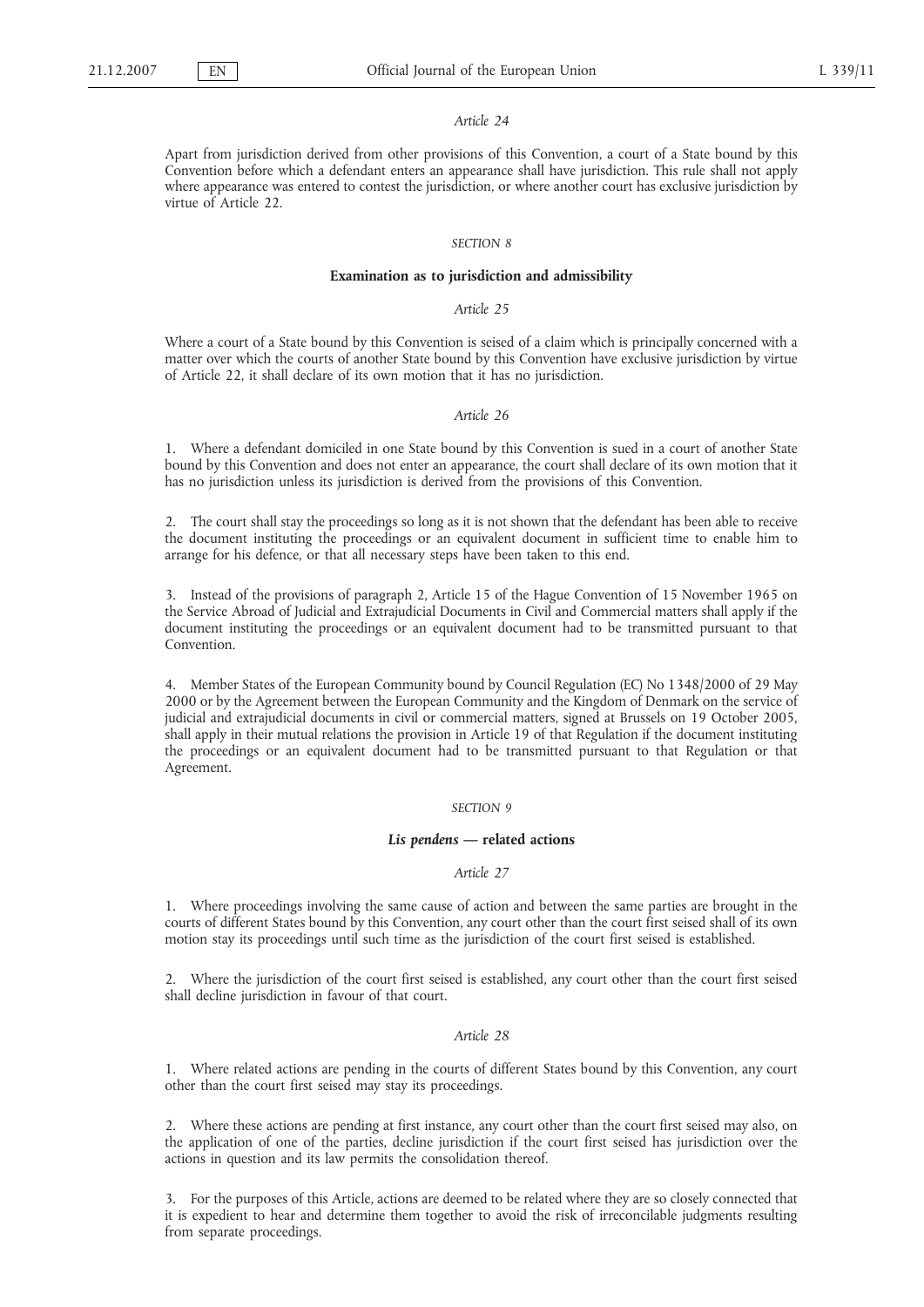Where actions come within the exclusive jurisdiction of several courts, any court other than the court first seised shall decline jurisdiction in favour of that court.

### *Article 30*

For the purposes of this Section, a court shall be deemed to be seised:

- 1. at the time when the document instituting the proceedings or an equivalent document is lodged with the court, provided that the plaintiff has not subsequently failed to take the steps he was required to take to have service effected on the defendant; or
- 2. if the document has to be served before being lodged with the court at the time when it is received by the authority responsible for service, provided that the plaintiff has not subsequently failed to take the steps he was required to take to have the document lodged with the court.

### *SECTION 10*

### **Provisional, including protective, measures**

*Article 31*

Application may be made to the courts of a State bound by this Convention for such provisional, including protective, measures as may be available under the law of that State, even if, under this Convention, the courts of another State bound by this Convention have jurisdiction as to the substance of the matter.

#### TITLE III

#### **RECOGNITION AND ENFORCEMENT**

*Article 32*

For the purposes of this Convention, 'judgment' means any judgment given by a court or tribunal of a State bound by this Convention, whatever the judgment may be called, including a decree, order, decision or writ of execution, as well as the determination of costs or expenses by an officer of the court.

#### *SECTION 1*

#### **Recognition**

### *Article 33*

1. A judgment given in a State bound by this Convention shall be recognised in the other States bound by this Convention without any special procedure being required.

2. Any interested party who raises the recognition of a judgment as the principal issue in a dispute may, in accordance with the procedures provided for in Sections 2 and 3 of this Title, apply for a decision that the judgment be recognised.

3. If the outcome of proceedings in a court of a State bound by this Convention depends on the determination of an incidental question of recognition that court shall have jurisdiction over that question.

### *Article 34*

A judgment shall not be recognised:

- 1. if such recognition is manifestly contrary to public policy in the State in which recognition is sought;
- 2. where it was given in default of appearance, if the defendant was not served with the document which instituted the proceedings or with an equivalent document in sufficient time and in such a way as to enable him to arrange for his defence, unless the defendant failed to commence proceedings to challenge the judgment when it was possible for him to do so;
- 3. if it is irreconcilable with a judgment given in a dispute between the same parties in the State in which recognition is sought;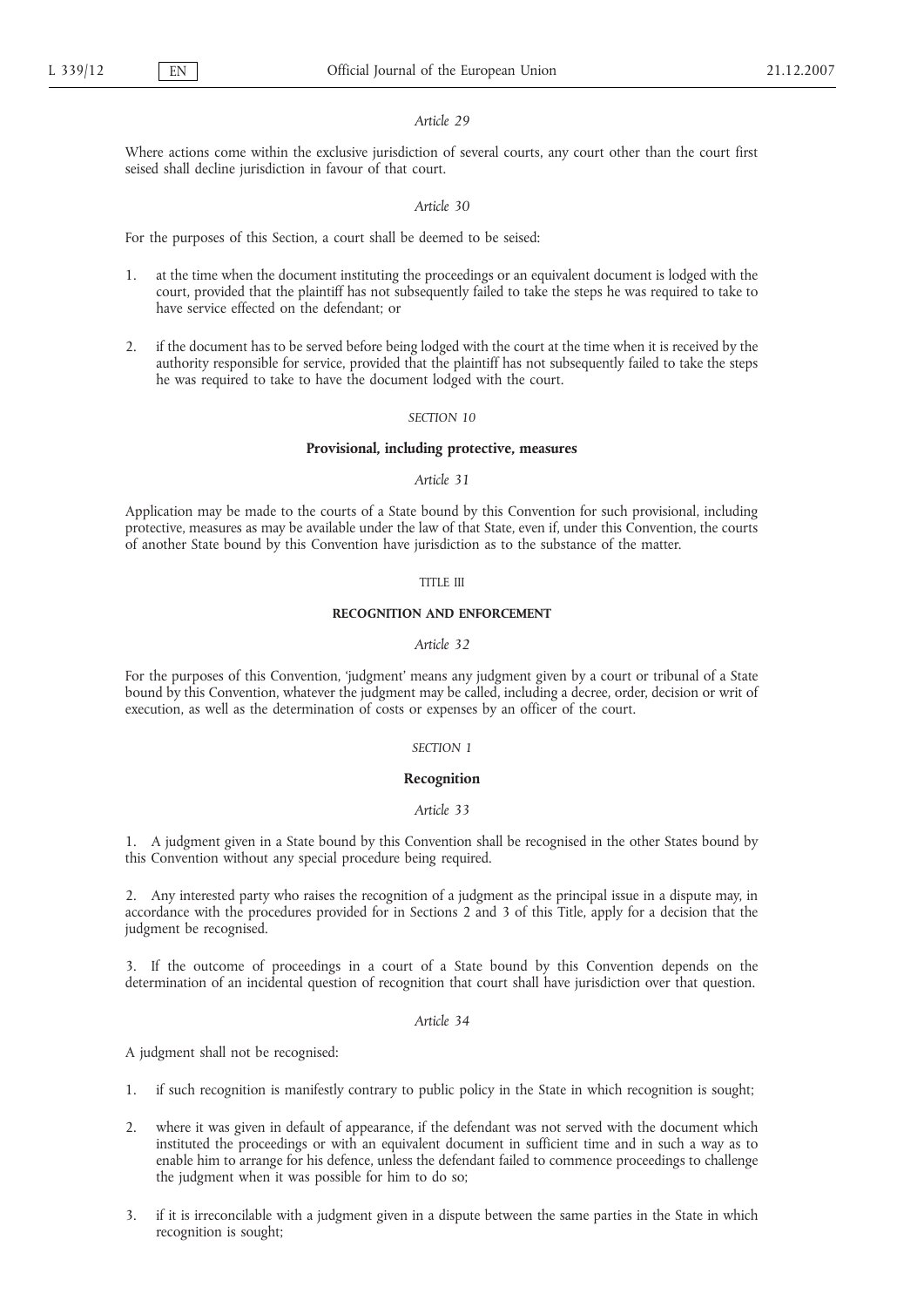if it is irreconcilable with an earlier judgment given in another State bound by this Convention or in a third State involving the same cause of action and between the same parties, provided that the earlier judgment fulfils the conditions necessary for its recognition in the State addressed.

# *Article 35*

1. Moreover, a judgment shall not be recognised if it conflicts with Sections 3, 4 or 6 of Title II, or in a case provided for in Article 68. A judgment may furthermore be refused recognition in any case provided for in Article 64(3) or 67(4).

2. In its examination of the grounds of jurisdiction referred to in the foregoing paragraph, the court or authority applied to shall be bound by the findings of fact on which the court of the State of origin based its jurisdiction.

3. Subject to the provisions of paragraph 1, the jurisdiction of the court of the State of origin may not be reviewed. The test of public policy referred to in Article 34(1) may not be applied to the rules relating to jurisdiction.

# *Article 36*

Under no circumstances may a foreign judgment be reviewed as to its substance.

# *Article 37*

1. A court of a State bound by this Convention in which recognition is sought of a judgment given in another State bound by this Convention may stay the proceedings if an ordinary appeal against the judgment has been lodged.

2. A court of a State bound by this Convention in which recognition is sought of a judgment given in Ireland or the United Kingdom may stay the proceedings if enforcement is suspended in the State of origin, by reason of an appeal.

# *SECTION 2*

### **Enforcement**

## *Article 38*

1. A judgment given in a State bound by this Convention and enforceable in that State shall be enforced in another State bound by this Convention when, on the application of any interested party, it has been declared enforceable there.

2. However, in the United Kingdom, such a judgment shall be enforced in England and Wales, in Scotland, or in Northern Ireland when, on the application of any interested party, it has been registered for enforcement in that part of the United Kingdom.

#### *Article 39*

1. The application shall be submitted to the court or competent authority indicated in the list in Annex II.

2. The local jurisdiction shall be determined by reference to the place of domicile of the party against whom enforcement is sought, or to the place of enforcement.

### *Article 40*

1. The procedure for making the application shall be governed by the law of the State in which enforcement is sought.

2. The applicant must give an address for service of process within the area of jurisdiction of the court applied to. However, if the law of the State in which enforcement is sought does not provide for the furnishing of such an address, the applicant shall appoint a representative *ad litem.*

3. The documents referred to in Article 53 shall be attached to the application.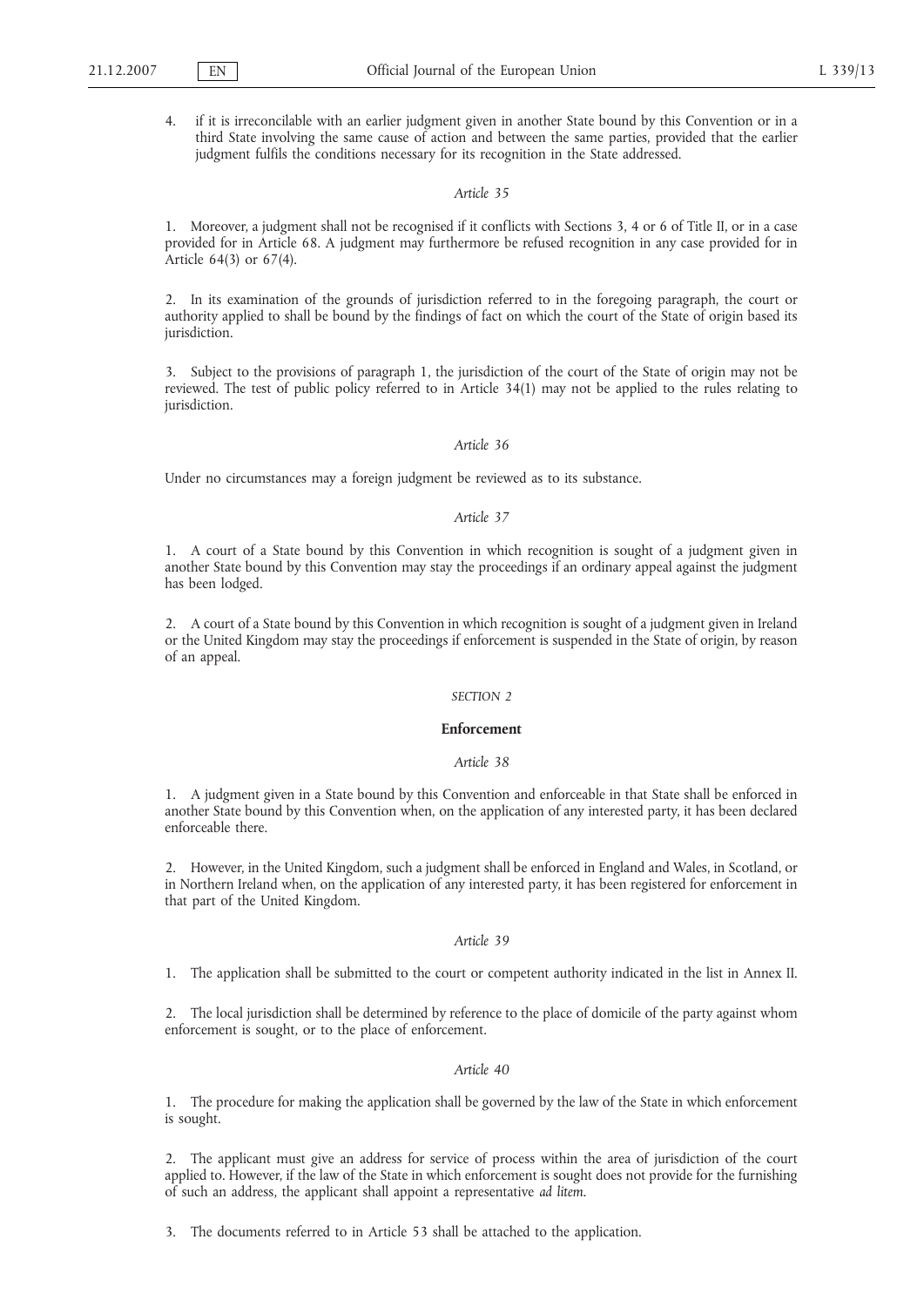The judgment shall be declared enforceable immediately on completion of the formalities in Article 53 without any review under Articles 34 and 35. The party against whom enforcement is sought shall not at this stage of the proceedings be entitled to make any submissions on the application.

#### *Article 42*

1. The decision on the application for a declaration of enforceability shall forthwith be brought to the notice of the applicant in accordance with the procedure laid down by the law of the State in which enforcement is sought.

2. The declaration of enforceability shall be served on the party against whom enforcement is sought, accompanied by the judgment, if not already served on that party.

### *Article 43*

1. The decision on the application for a declaration of enforceability may be appealed against by either party.

2. The appeal is to be lodged with the court indicated in the list in Annex III.

3. The appeal shall be dealt with in accordance with the rules governing procedure in contradictory matters.

4. If the party against whom enforcement is sought fails to appear before the appellate court in proceedings concerning an appeal brought by the applicant, Article 26(2) to (4) shall apply even where the party against whom enforcement is sought is not domiciled in any of the States bound by this Convention.

5. An appeal against the declaration of enforceability is to be lodged within one month of service thereof. If the party against whom enforcement is sought is domiciled in a State bound by this Convention other than that in which the declaration of enforceability was given, the time for appealing shall be two months and shall run from the date of service, either on him in person or at his residence. No extension of time may be granted on account of distance.

### *Article 44*

The judgment given on the appeal may be contested only by the appeal referred to in Annex IV.

# *Article 45*

1. The court with which an appeal is lodged under Article 43 or Article 44 shall refuse or revoke a declaration of enforceability only on one of the grounds specified in Articles 34 and 35. It shall give its decision without delay.

2. Under no circumstances may the foreign judgment be reviewed as to its substance.

# *Article 46*

1. The court with which an appeal is lodged under Article 43 or Article 44 may, on the application of the party against whom enforcement is sought, stay the proceedings if an ordinary appeal has been lodged against the judgment in the State of origin or if the time for such an appeal has not yet expired; in the latter case, the court may specify the time within which such an appeal is to be lodged.

2. Where the judgment was given in Ireland or the United Kingdom, any form of appeal available in the State of origin shall be treated as an ordinary appeal for the purposes of paragraph 1.

3. The court may also make enforcement conditional on the provision of such security as it shall determine.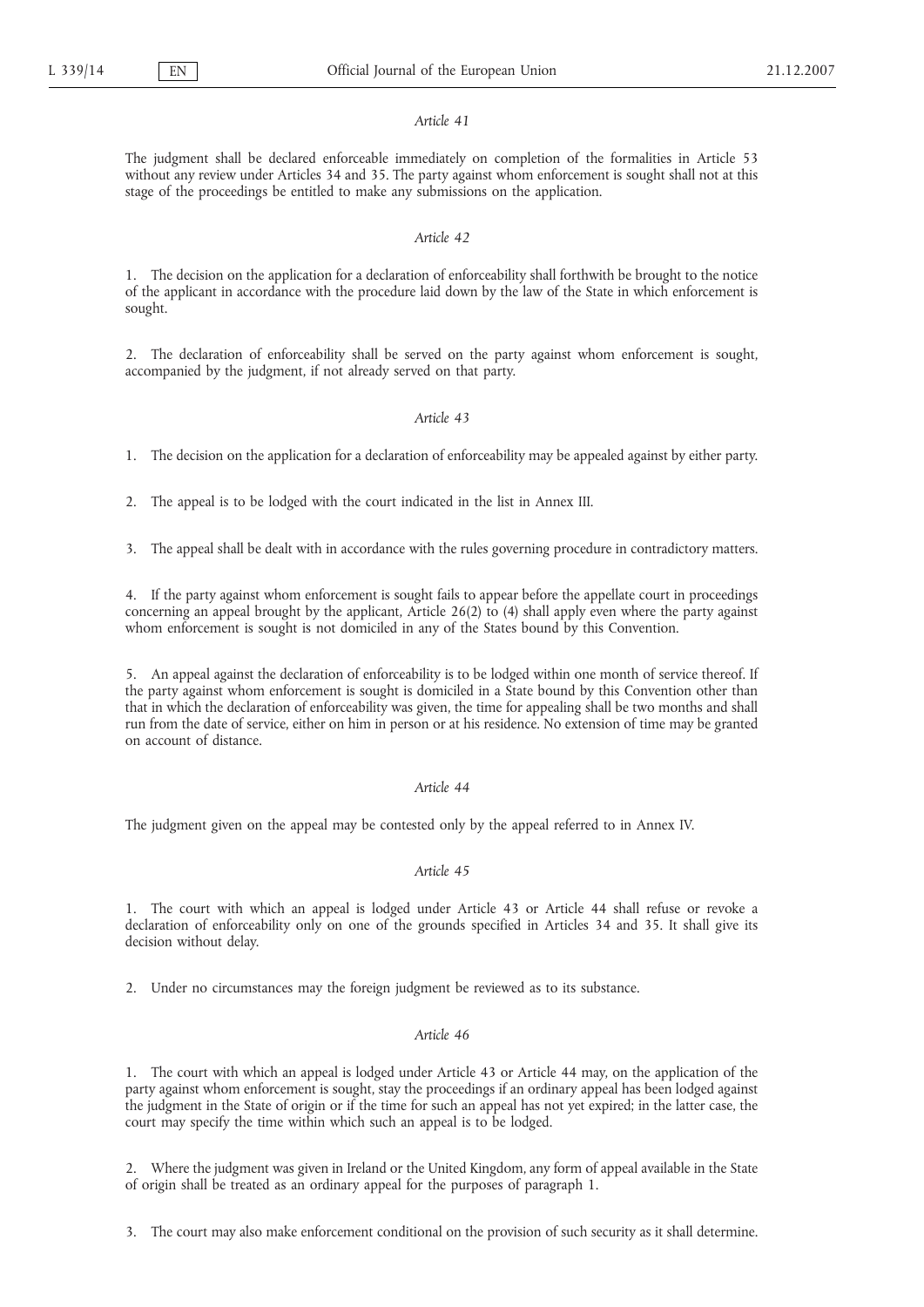1. When a judgment must be recognised in accordance with this Convention, nothing shall prevent the applicant from availing himself of provisional, including protective, measures in accordance with the law of the State requested without a declaration of enforceability under Article 41 being required.

2. The declaration of enforceability shall carry with it the power to proceed to any protective measures.

3. During the time specified for an appeal pursuant to Article 43(5) against the declaration of enforceability and until any such appeal has been determined, no measures of enforcement may be taken other than protective measures against the property of the party against whom enforcement is sought.

### *Article 48*

1. Where a foreign judgment has been given in respect of several matters and the declaration of enforceability cannot be given for all of them, the court or competent authority shall give it for one or more of them.

2. An applicant may request a declaration of enforceability limited to parts of a judgment.

#### *Article 49*

A foreign judgment which orders a periodic payment by way of a penalty shall be enforceable in the State in which enforcement is sought only if the amount of the payment has been finally determined by the courts of the State of origin.

# *Article 50*

1. An applicant who in the State of origin has benefited from complete or partial legal aid or exemption from costs or expenses shall be entitled, in the procedure provided for in this Section, to benefit from the most favourable legal aid or the most extensive exemption from costs or expenses provided for by the law of the State addressed.

2. However, an applicant who requests the enforcement of a decision given by an administrative authority in Denmark, in Iceland or in Norway in respect of maintenance may, in the State addressed, claim the benefits referred to in paragraph 1 if he presents a statement from the Danish, Icelandic, or Norwegian Ministry of Justice to the effect that he fulfils the economic requirements to qualify for the grant of complete or partial legal aid or exemption from costs or expenses.

# *Article 51*

No security, bond or deposit, however described, shall be required of a party who in one State bound by this Convention, applies for enforcement of a judgment given in another State bound by this Convention on the ground that he is a foreign national or that he is not domiciled or resident in the State in which enforcement is sought.

### *Article 52*

In proceedings for the issue of a declaration of enforceability, no charge, duty or fee calculated by reference to the value of the matter at issue may be levied in the State in which enforcement is sought.

### *SECTION 3*

#### **Common provisions**

#### *Article 53*

1. A party seeking recognition or applying for a declaration of enforceability shall produce a copy of the judgment which satisfies the conditions necessary to establish its authenticity.

2. A party applying for a declaration of enforceability shall also produce the certificate referred to in Article 54, without prejudice to Article 55.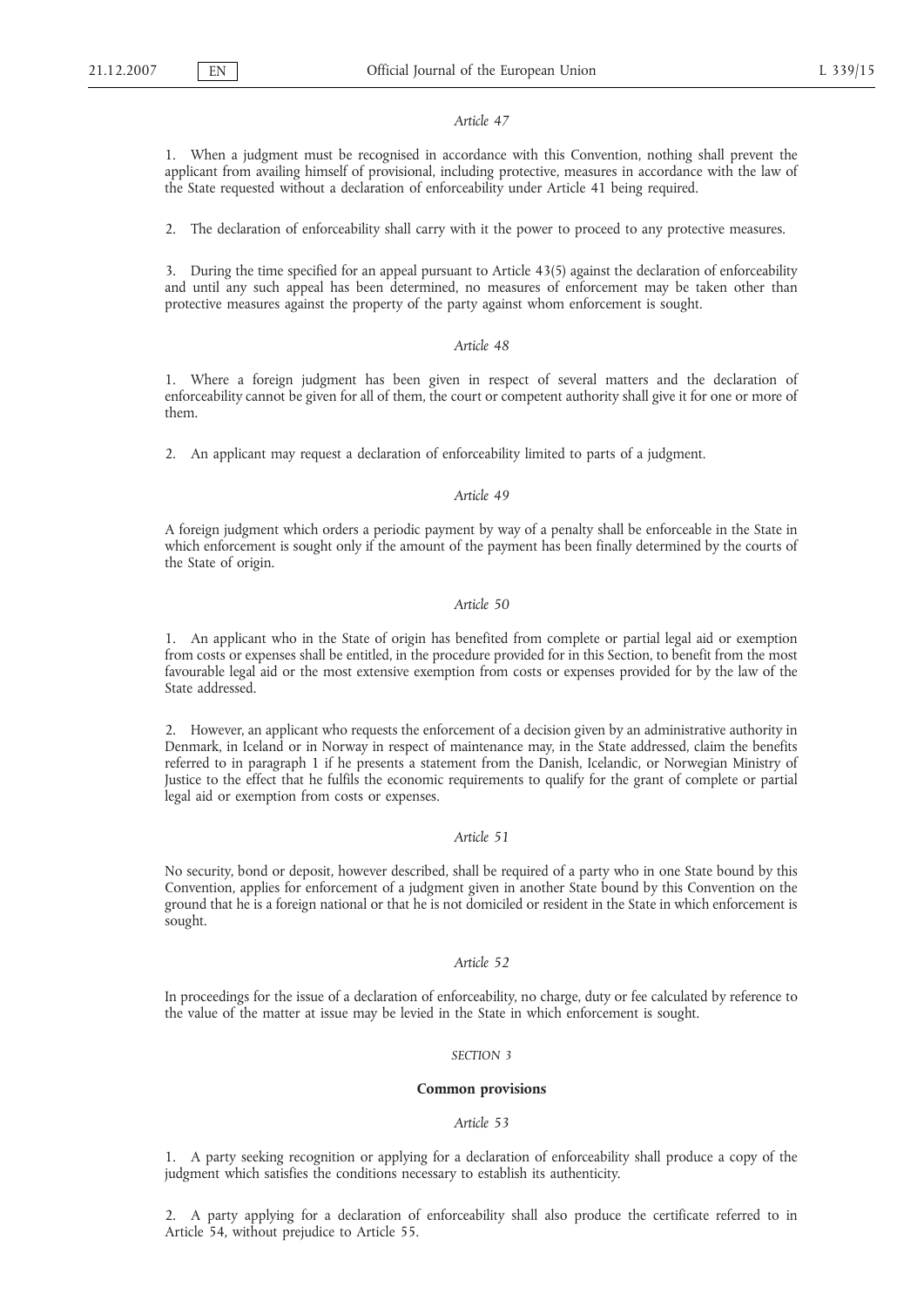The court or competent authority of a State bound by this Convention where a judgment was given shall issue, at the request of any interested party, a certificate using the standard form in Annex V to this Convention.

# *Article 55*

1. If the certificate referred to in Article 54 is not produced, the court or competent authority may specify a time for its production or accept an equivalent document or, if it considers that it has sufficient information before it, dispense with its production.

2. If the court or competent authority so requires, a translation of the documents shall be produced. The translation shall be certified by a person qualified to do so in one of the States bound by this Convention.

#### *Article 56*

No legalisation or other similar formality shall be required in respect of the documents referred to in Article 53 or Article 55(2), or in respect of a document appointing a representative *ad litem*.

### TITLE IV

### **AUTHENTIC INSTRUMENTS AND COURT SETTLEMENTS**

# *Article 57*

1. A document which has been formally drawn up or registered as an authentic instrument and is enforceable in one State bound by this Convention shall, in another State bound by this Convention, be declared enforceable there, on application made in accordance with the procedures provided for in Article 38, et seq. The court with which an appeal is lodged under Article 43 or Article 44 shall refuse or revoke a declaration of enforceability only if enforcement of the instrument is manifestly contrary to public policy in the State addressed.

2. Arrangements relating to maintenance obligations concluded with administrative authorities or authenticated by them shall also be regarded as authentic instruments within the meaning of paragraph 1.

3. The instrument produced must satisfy the conditions necessary to establish its authenticity in the State of origin.

4. Section 3 of Title III shall apply as appropriate. The competent authority of a State bound by this Convention where an authentic instrument was drawn up or registered shall issue, at the request of any interested party, a certificate using the standard form in Annex VI to this Convention.

#### *Article 58*

A settlement which has been approved by a court in the course of proceedings and is enforceable in the State bound by this Convention in which it was concluded shall be enforceable in the State addressed under the same conditions as authentic instruments. The court or competent authority of a State bound by this Convention where a court settlement was approved shall issue, at the request of any interested party, a certificate using the standard form in Annex  $\hat{V}$  to this Convention.

#### TITLE V

### **GENERAL PROVISIONS**

#### *Article 59*

1. In order to determine whether a party is domiciled in the State bound by this Convention whose courts are seised of a matter, the court shall apply its internal law.

2. If a party is not domiciled in the State whose courts are seised of the matter, then, in order to determine whether the party is domiciled in another State bound by this Convention, the court shall apply the law of that State.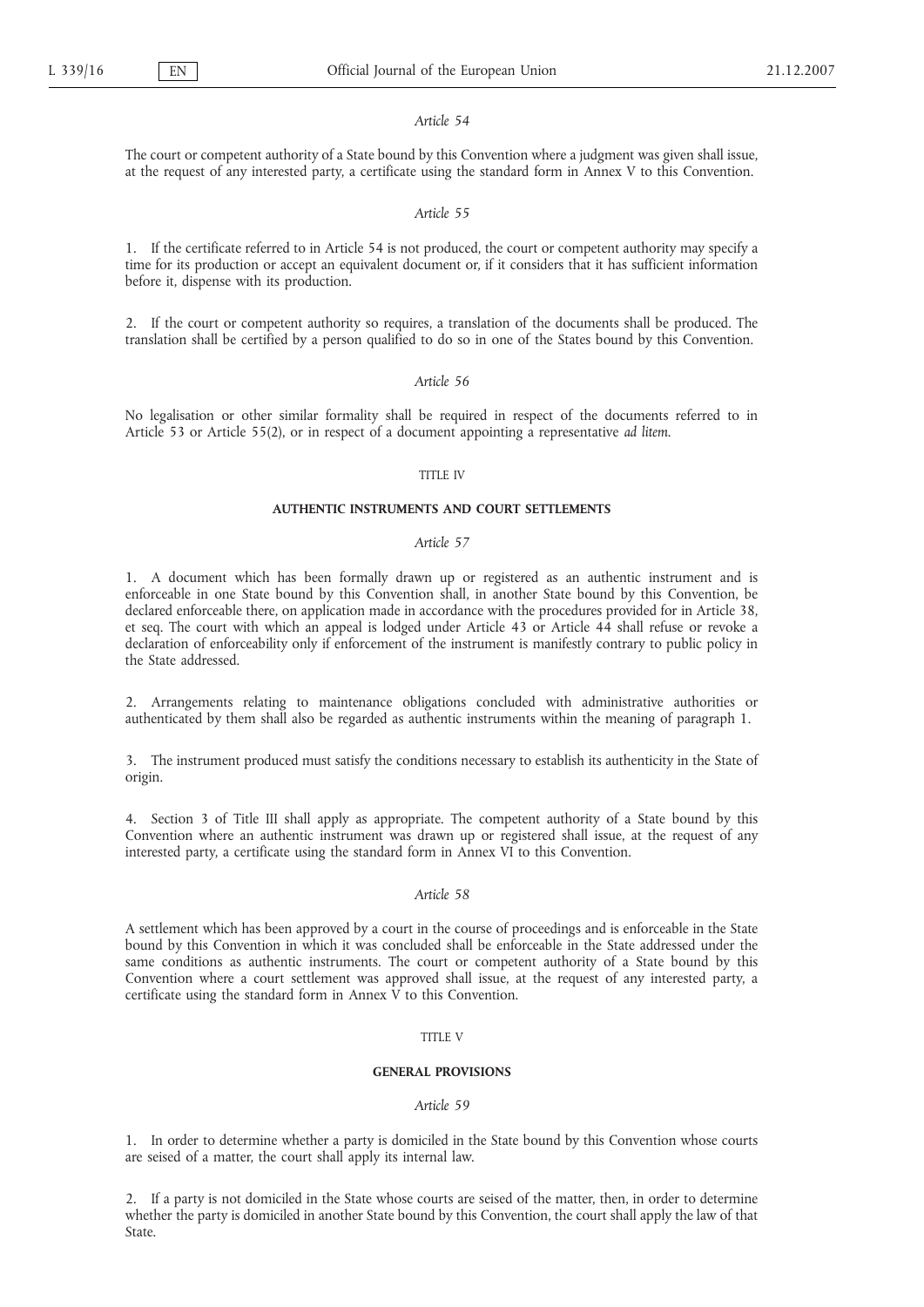1. For the purposes of this Convention, a company or other legal person or association of natural or legal persons is domiciled at the place where it has its:

(a) statutory seat; or

- (b) central administration; or
- (c) principal place of business.

2. For the purposes of the United Kingdom and Ireland 'statutory seat' means the registered office or, where there is no such office anywhere, the place of incorporation or, where there is no such place anywhere, the place under the law of which the formation took place.

3. In order to determine whether a trust is domiciled in the State bound by this Convention whose courts are seised of the matter, the court shall apply its rules of private international law.

# *Article 61*

Without prejudice to any more favourable provisions of national laws, persons domiciled in a State bound by this Convention who are being prosecuted in the criminal courts of another State bound by this Convention of which they are not nationals for an offence which was not intentionally committed may be defended by persons qualified to do so, even if they do not appear in person. However, the court seised of the matter may order appearance in person; in the case of failure to appear, a judgment given in the civil action without the person concerned having had the opportunity to arrange for his defence need not be recognised or enforced in the other States bound by this Convention.

# *Article 62*

For the purposes of this Convention, the expression 'court' shall include any authorities designated by a State bound by this Convention as having jurisdiction in the matters falling within the scope of this Convention.

### TITLE VI

# **TRANSITIONAL PROVISIONS**

*Article 63*

1. This Convention shall apply only to legal proceedings instituted and to documents formally drawn up or registered as authentic instruments after its entry into force in the State of origin and, where recognition or enforcement of a judgment or authentic instruments is sought, in the State addressed.

2. However, if the proceedings in the State of origin were instituted before the entry into force of this Convention, judgments given after that date shall be recognised and enforced in accordance with Title III:

- (a) if the proceedings in the State of origin were instituted after the entry into force of the Lugano Convention of 16 September 1988 both in the State of origin and in the State addressed;
- in all other cases, if jurisdiction was founded upon rules which accorded with those provided for either in Title II or in a convention concluded between the State of origin and the State addressed which was in force when the proceedings were instituted.

### TITLE VII

# **RELATIONSHIP TO COUNCIL REGULATION (EC) No 44/2001 AND OTHER INSTRUMENTS**

#### *Article 64*

1. This Convention shall not prejudice the application by the Member States of the European Community of the Council Regulation (EC) No 44/2001 on jurisdiction and the recognition and enforcement of judgments in civil and commercial matters, as well as any amendments thereof, of the Convention on Jurisdiction and the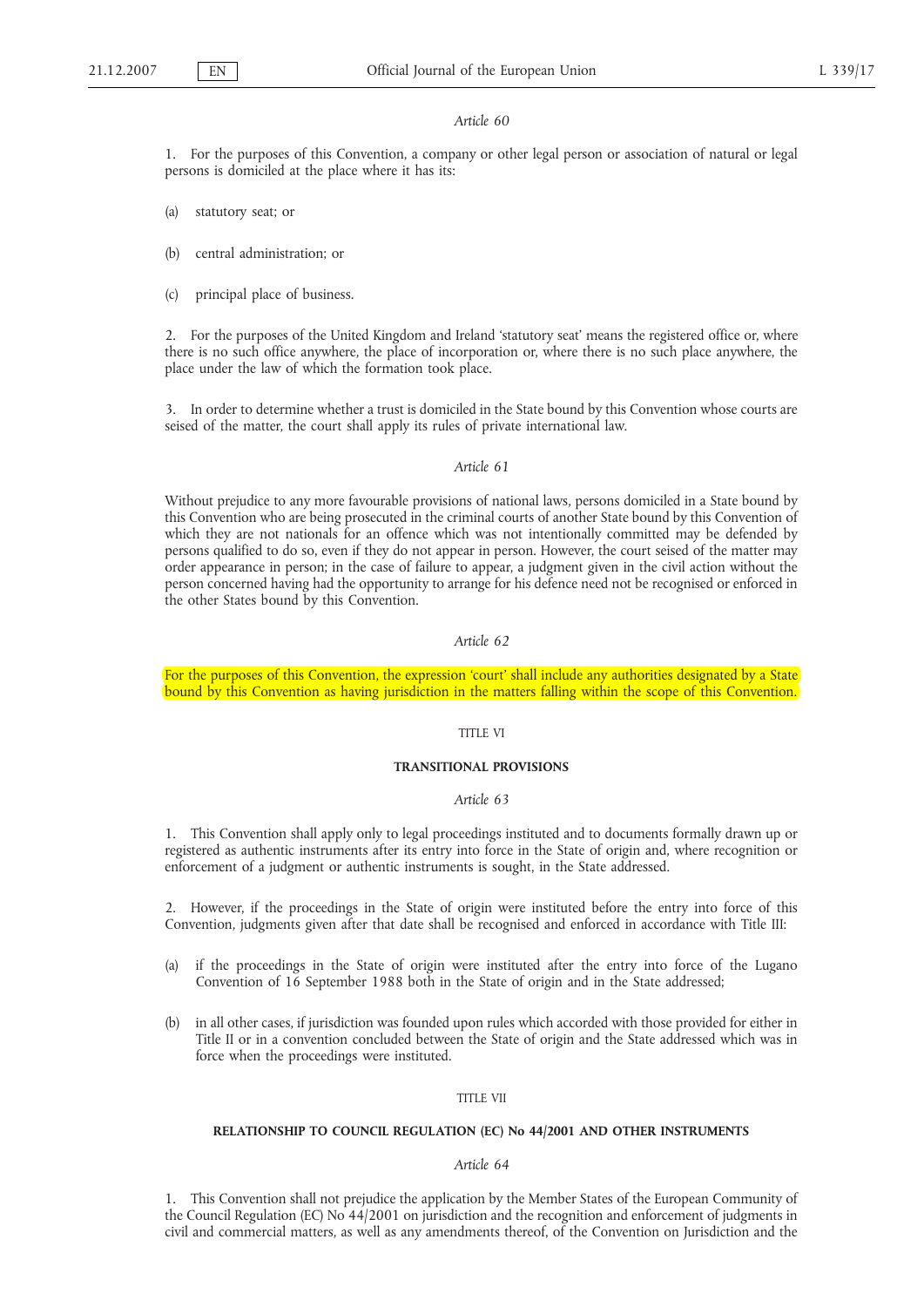Enforcement of Judgments in Civil and Commercial Matters, signed at Brussels on 27 September 1968, and of the Protocol on interpretation of that Convention by the Court of Justice of the European Communities, signed at Luxembourg on 3 June 1971, as amended by the Conventions of Accession to the said Convention and the said Protocol by the States acceding to the European Communities, as well as of the Agreement between the European Community and the Kingdom of Denmark on jurisdiction and the recognition and enforcement of judgments in civil and commercial matters, signed at Brussels on 19 October 2005.

- 2. However, this Convention shall in any event be applied:
- (a) in matters of jurisdiction, where the defendant is domiciled in the territory of a State where this Convention but not an instrument referred to in paragraph 1 of this Article applies, or where Articles 22 or 23 of this Convention confer jurisdiction on the courts of such a State;
- (b) in relation to *lis pendens* or to related actions as provided for in Articles 27 and 28, when proceedings are instituted in a State where the Convention but not an instrument referred to in paragraph 1 of this Article applies and in a State where this Convention as well as an instrument referred to in paragraph 1 of this Article apply;
- (c) in matters of recognition and enforcement, where either the State of origin or the State addressed is not applying an instrument referred to in paragraph 1 of this Article.

3. In addition to the grounds provided for in Title III, recognition or enforcement may be refused if the ground of jurisdiction on which the judgment has been based differs from that resulting from this Convention and recognition or enforcement is sought against a party who is domiciled in a State where this Convention but not an instrument referred to in paragraph 1 of this Article applies, unless the judgment may otherwise be recognised or enforced under any rule of law in the State addressed.

### *Article 65*

Subject to the provisions of Articles 63(2), 66 and 67, this Convention shall, as between the States bound by this Convention, supersede the conventions concluded between two or more of them that cover the same matters as those to which this Convention applies. In particular, the conventions mentioned in Annex VII shall be superseded.

#### *Article 66*

1. The conventions referred to in Article 65 shall continue to have effect in relation to matters to which this Convention does not apply.

2. They shall continue to have effect in respect of judgments given and documents formally drawn up or registered as authentic instruments before the entry into force of this Convention.

# *Article 67*

1. This Convention shall not affect any conventions by which the Contracting Parties and/or the States bound by this Convention are bound and which in relation to particular matters, govern jurisdiction or the recognition or enforcement of judgments. Without prejudice to obligations resulting from other agreements between certain Contracting Parties, this Convention shall not prevent Contracting Parties from entering into such conventions.

2. This Convention shall not prevent a court of a State bound by this Convention and by a convention on a particular matter from assuming jurisdiction in accordance with that convention, even where the defendant is domiciled in another State bound by this Convention which is not a party to that convention. The court hearing the action shall, in any event, apply Article 26 of this Convention.

3. Judgments given in a State bound by this Convention by a court in the exercise of jurisdiction provided for in a convention on a particular matter shall be recognised and enforced in the other States bound by this Convention in accordance with Title III of this Convention.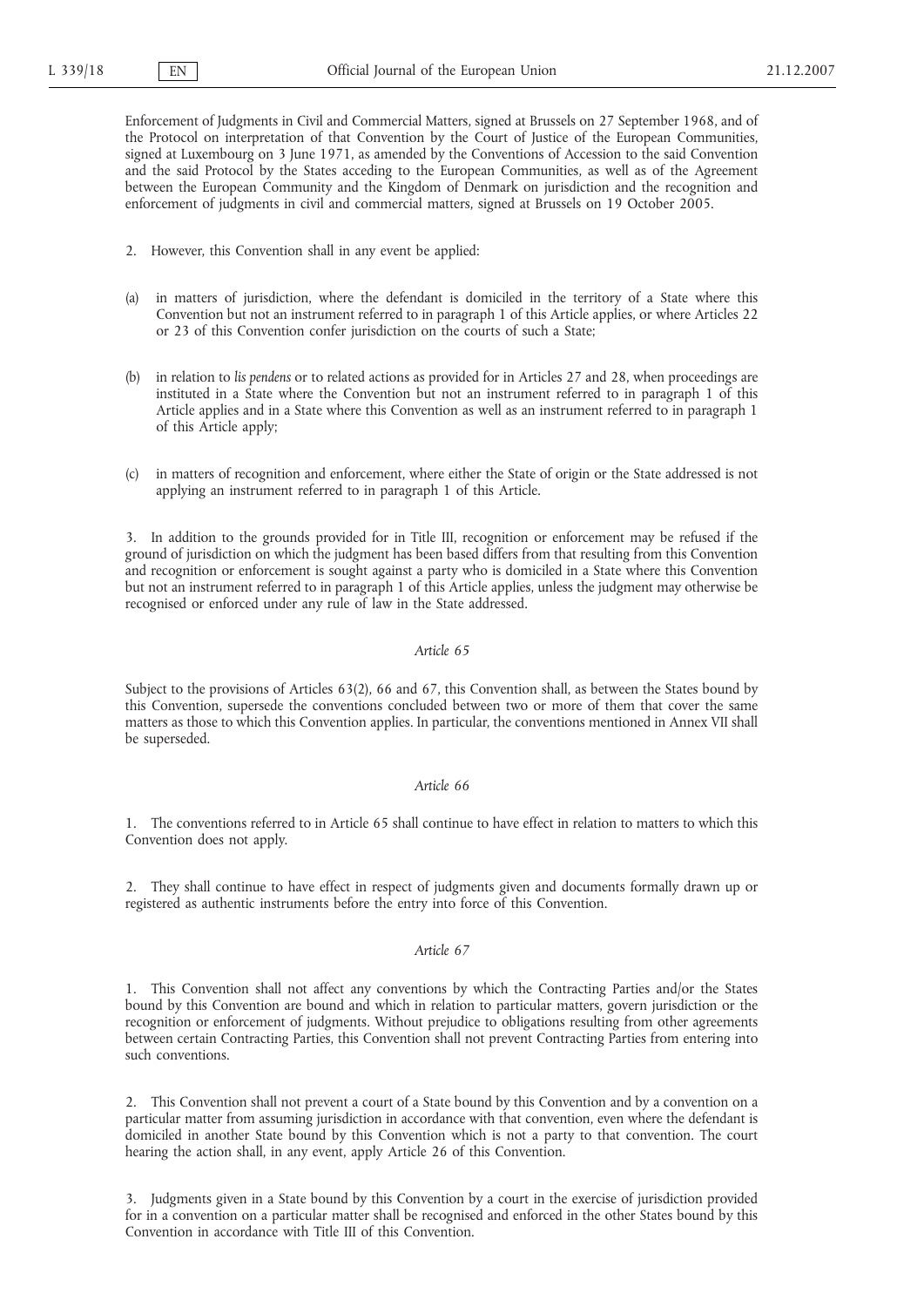4. In addition to the grounds provided for in Title III, recognition or enforcement may be refused if the State addressed is not bound by the convention on a particular matter and the person against whom recognition or enforcement is sought is domiciled in that State, or, if the State addressed is a Member State of the European Community and in respect of conventions which would have to be concluded by the European Community, in any of its Member States, unless the judgment may otherwise be recognised or enforced under any rule of law in the State addressed.

5. Where a convention on a particular matter to which both the State of origin and the State addressed are parties lays down conditions for the recognition or enforcement of judgments, those conditions shall apply. In any event, the provisions of this Convention which concern the procedures for recognition and enforcement of judgments may be applied.

# *Article 68*

1. This Convention shall not affect agreements by which States bound by this Convention undertook, prior to the entry into force of this Convention, not to recognise judgments given in other States bound by this Convention against defendants domiciled or habitually resident in a third State where, in cases provided for in Article 4, the judgment could only be founded on a ground of jurisdiction as specified in Article 3(2). Without prejudice to obligations resulting from other agreements between certain Contracting Parties, this Convention shall not prevent Contracting Parties from entering into such conventions.

2. However, a Contracting Party may not assume an obligation towards a third State not to recognise a judgment given in another State bound by this Convention by a court basing its jurisdiction on the presence within that State of property belonging to the defendant, or the seizure by the plaintiff of property situated there:

- (a) if the action is brought to assert or declare proprietary or possessory rights in that property, seeks to obtain authority to dispose of it, or arises from another issue relating to such property; or
- (b) if the property constitutes the security for a debt which is the subject-matter of the action.

### TITLE VIII

#### **FINAL PROVISIONS**

### *Article 69*

1. The Convention shall be open for signature by the European Community, Denmark, and States which, at the time of the opening for signature, are Members of the European Free Trade Association.

2. This Convention shall be subject to ratification by the Signatories. The instruments of ratification shall be deposited with the Swiss Federal Council, which shall act as Depositary of this Convention.

3. At the time of the ratification, the Contracting Parties may submit declarations in accordance with Articles I, II and III of Protocol 1.

4. The Convention shall enter into force on the first day of the sixth month following the date on which the European Community and a Member of the European Free Trade Association deposit their instruments of ratification.

5. The Convention shall enter into force in relation to any other Party on the first day of the third month following the deposit of its instrument of ratification.

6. Without prejudice to Article 3(3) of Protocol 2, this Convention shall replace the Convention on jurisdiction and the enforcement of judgments in civil and commercial matters done at Lugano on 16 September 1988 as of the date of its entry into force in accordance with paragraphs 4 and 5 above. Any reference to the 1988 Lugano Convention in other instruments shall be understood as a reference to this Convention.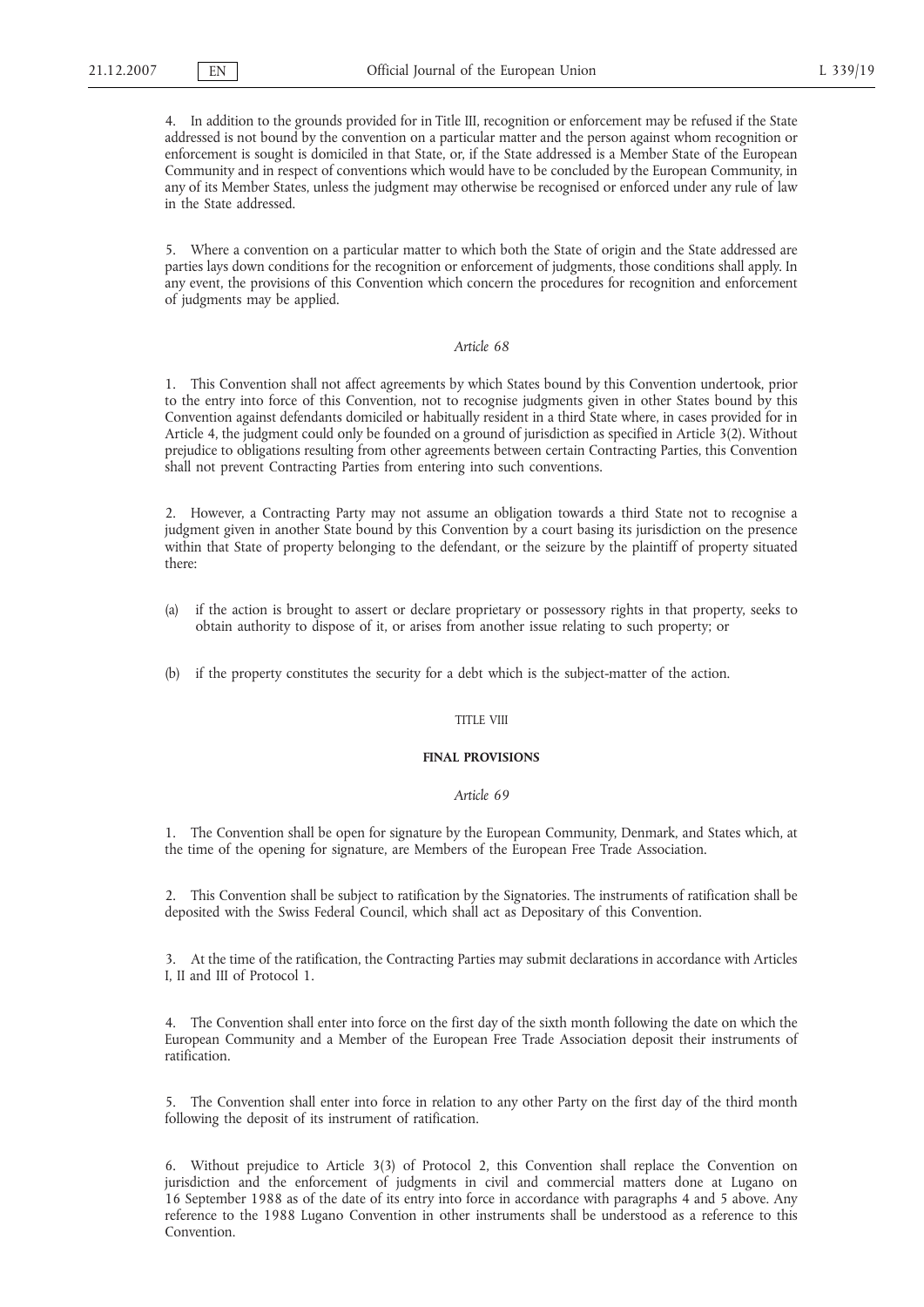7. Insofar as the relations between the Member States of the European Community and the non-European territories referred to in Article 70(1)(b) are concerned, this Convention shall replace the Convention on Jurisdiction and the Enforcement of Judgments in Civil and Commercial Matters, signed at Brussels on 27 September 1968, and of the Protocol on interpretation of that Convention by the Court of Justice of the European Communities, signed at Luxembourg on 3 June 1971, as amended by the Conventions of Accession to the said Convention and the said Protocol by the States acceding to the European Communities, as of the date of the entry into force of this Convention with respect to these territories in accordance with Article 73(2).

### *Article 70*

- 1. After entering into force this Convention shall be open for accession by:
- (a) the States which, after the opening of this Convention for signature, become Members of the European Free Trade Association, under the conditions laid down in Article 71;
- (b) Member States of the European Community acting on behalf of certain non-European territories that are part of the territory of that Member State or for whose external relations that Member State is responsible, under the conditions laid down in Article 71;
- (c) any other State, under the conditions laid down in Article 72.

2. States referred to in paragraph 1, which wish to become a Contracting Party to this Convention, shall address their application to the Depositary. The application, including the information referred to in Articles 71 and  $72$  shall be accompanied by a translation into English and French.

### *Article 71*

1. Any State referred to in Article 70(1)(a) and (b) wishing to become a Contracting Party to this Convention:

- (a) shall communicate the information required for the application of this Convention;
- (b) may submit declarations in accordance with Articles I and III of Protocol 1.

2. The Depositary shall transmit any information received pursuant to paragraph 1 to the other Contracting Parties prior to the deposit of the instrument of accession by the State concerned.

# *Article 72*

- 1. Any State referred to in Article 70(1)(c) wishing to become a Contracting Party to this Convention:
- (a) shall communicate the information required for the application of this Convention;
- (b) may submit declarations in accordance with Articles I and III of Protocol 1; and
- (c) shall provide the Depositary with information on, in particular:
	- (1) their judicial system, including information on the appointment and independence of judges;
	- (2) their internal law concerning civil procedure and enforcement of judgments; and
	- (3) their private international law relating to civil procedure.

2. The Depositary shall transmit any information received pursuant to paragraph 1 to the other Contracting Parties prior to inviting the State concerned to accede in accordance with paragraph 3 of this Article.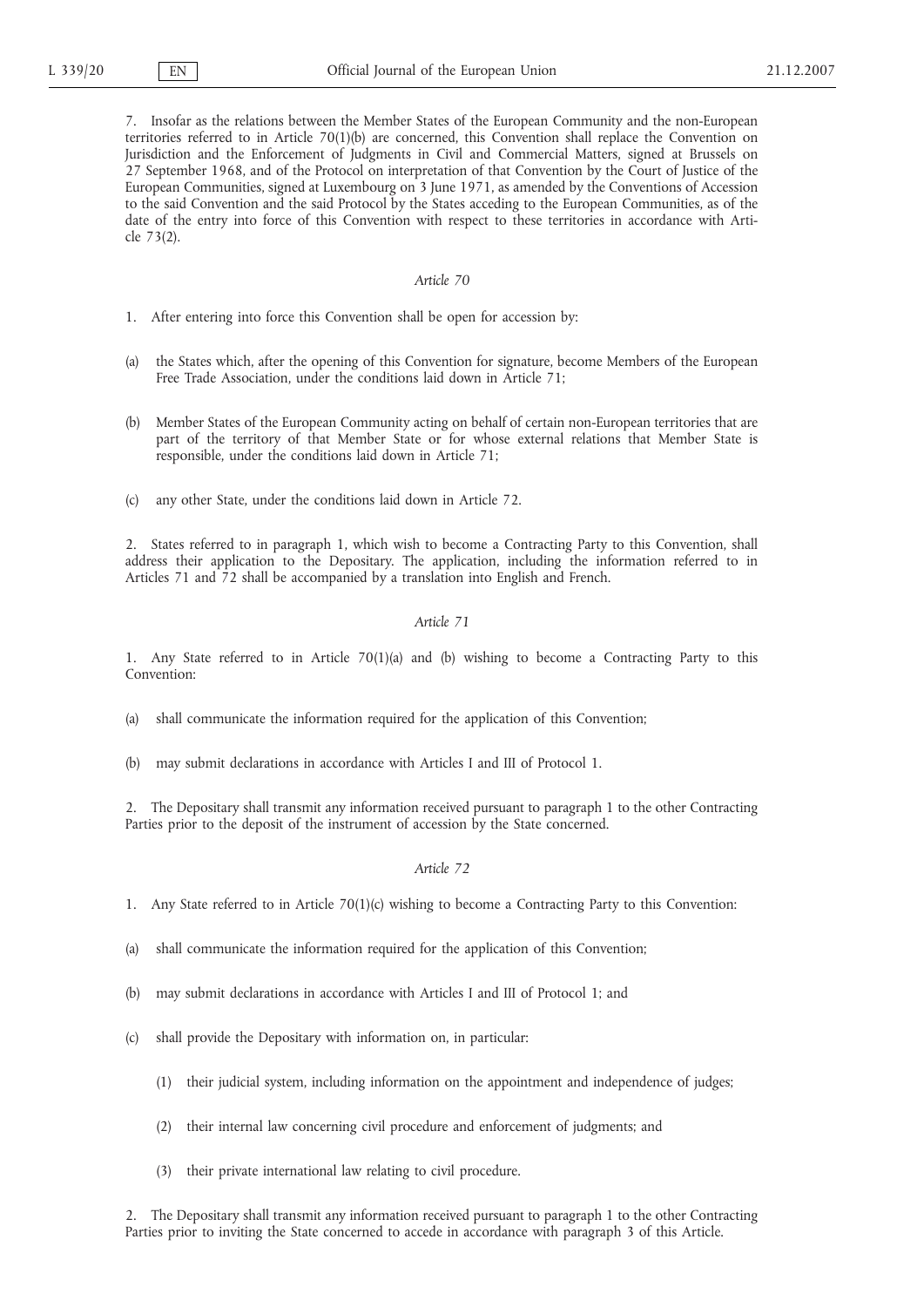3. Without prejudice to paragraph 4, the Depositary shall invite the State concerned to accede only if it has obtained the unanimous agreement of the Contracting Parties. The Contracting Parties shall endeavour to give their consent at the latest within one year after the invitation by the Depositary.

4. The Convention shall enter into force only in relations between the acceding State and the Contracting Parties which have not made any objections to the accession before the first day of the third month following the deposit of the instrument of accession.

### *Article 73*

1. The instruments of accession shall be deposited with the Depositary.

2. In respect of an acceding State referred to in Article 70, the Convention shall enter into force on the first day of the third month following the deposit of its instrument of accession. As of that moment, the acceding State shall be considered a Contracting Party to the Convention.

3. Any Contracting Party may submit to the Depositary a text of this Convention in the language or languages of the Contracting Party concerned, which shall be authentic if so agreed by the Contracting Parties in accordance with Article 4 of Protocol 2.

#### *Article 74*

1. This Convention is concluded for an unlimited period.

2. Any Contracting Party may, at any time, denounce the Convention by sending a notification to the Depositary.

3. The denunciation shall take effect at the end of the calendar year following the expiry of a period of six months from the date of receipt by the Depositary of the notification of denunciation.

#### *Article 75*

The following are annexed to this Convention:

- a Protocol 1, on certain questions of jurisdiction, procedure and enforcement,
- a Protocol 2, on the uniform interpretation of this Convention and on the Standing Committee,
- a Protocol 3, on the application of Article 67 of this Convention,
- Annexes I through IV and Annex VII, with information related to the application of this Convention,
- Annexes V and VI, containing the certificates referred to in Articles 54, 58 and 57 of this Convention,
- Annex VIII, containing the authentic languages referred to in Article 79 of this Convention, and
- Annex IX, concerning the application of Article II of Protocol 1.

These Protocols and Annexes shall form an integral part of this Convention.

### *Article 76*

Without prejudice to Article 77, any Contracting Party may request the revision of this Convention. To that end, the Depositary shall convene the Standing Committee as laid down in Article 4 of Protocol 2.

#### *Article 77*

1. The Contracting Parties shall communicate to the Depositary the text of any provisions of the laws which amend the lists set out in Annexes I through IV as well as any deletions in or additions to the list set out in Annex VII and the date of their entry into force. Such communication shall be made within reasonable time before the entry into force and be accompanied by a translation into English and French. The Depositary shall adapt the Annexes concerned accordingly, after having consulted the Standing Committee in accordance with Article 4 of Protocol 2. For that purpose, the Contracting Parties shall provide a translation of the adaptations into their languages.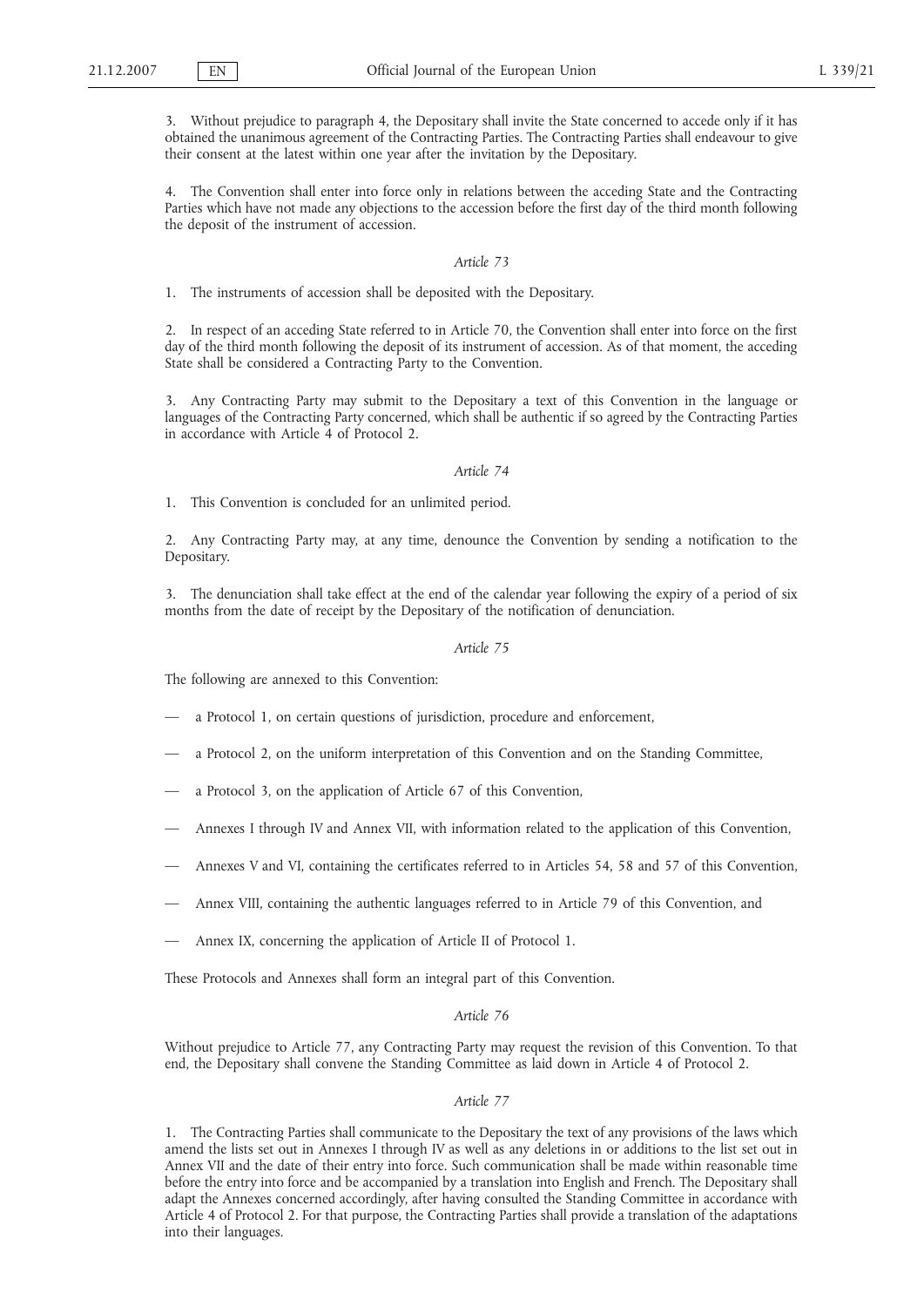2. Any amendment of Annexes V through VI and VIII through IX to this Convention shall be adopted by the Standing Committee in accordance with Article 4 of Protocol 2.

*Article 78*

1. The Depositary shall notify the Contracting Parties of:

(a) the deposit of each instrument of ratification or accession;

- (b) the dates of entry into force of this Convention in respect of the Contracting Parties;
- (c) any declaration received pursuant to Articles I to IV of Protocol 1;
- (d) any communication made pursuant to Article 74(2), Article 77(1) and paragraph 4 of Protocol 3.
- 2. The notifications will be accompanied by translations into English and French.

# *Article 79*

This Convention, drawn up in a single original in the languages listed in Annex VIII, all texts being equally authentic, shall be deposited in the Swiss Federal Archives. The Swiss Federal Council shall transmit a certified copy to each Contracting Party.

IN WITNESS WHEREOF, the undersigned Plenipotentiaries, have signed this Convention.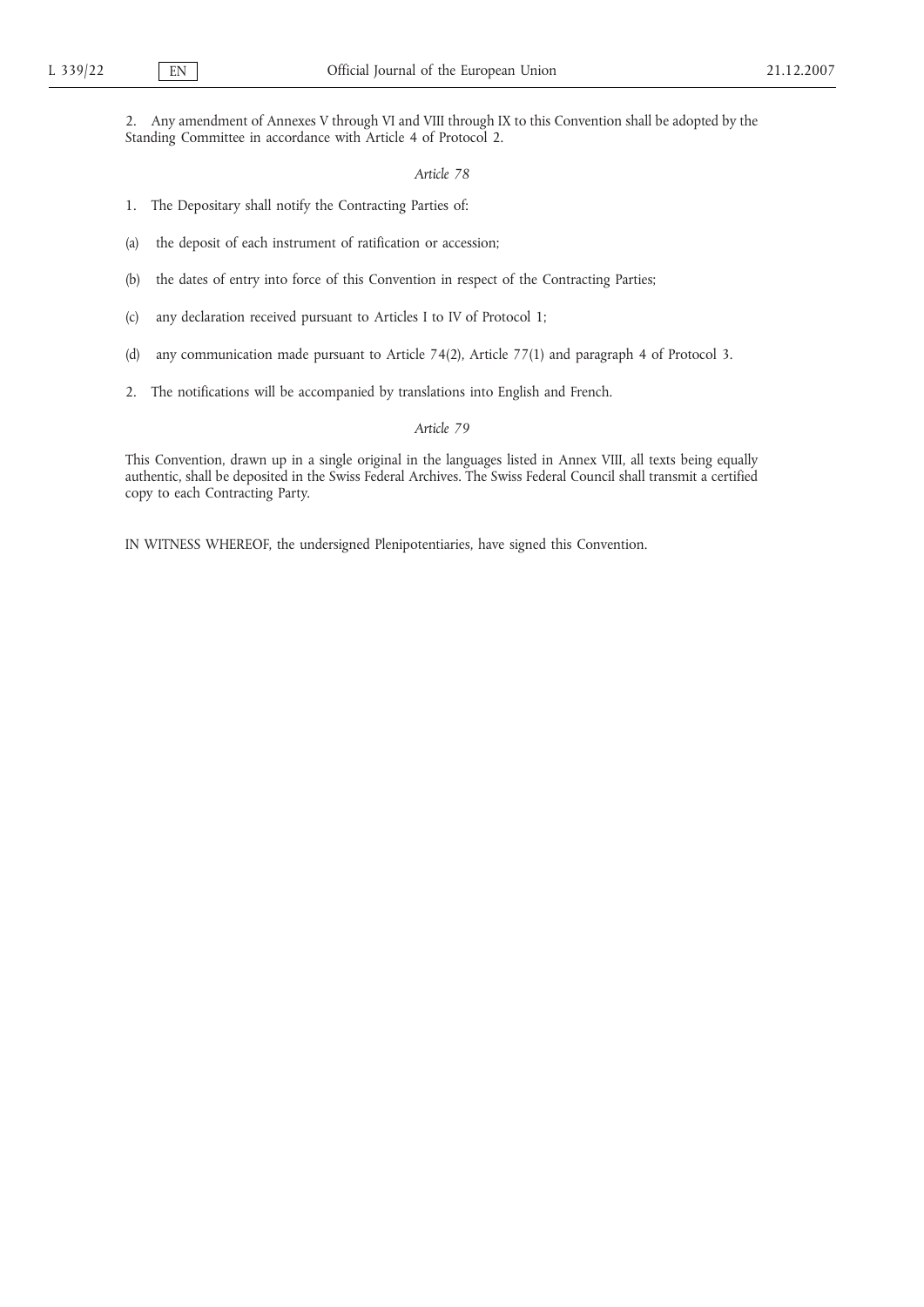Съставено в Лугано на тридесети октомври две хиляди и седма година. Hecho en Lugano el treinta de octubre de dos mil siete. V Luganu dne třicátého října dva tisíce sedm. Udfærdiget i Lugano, den tredivte oktober to tusind og syv. Geschehen zu Lugano am dreißigsten Oktober zweitausendsieben. Lugano, kolmekümnes oktoober kaks tuhat seitse Έγινε στο Λουγκάνο στις τριάντα Οκτωβρίου του έτους δύο χιλιάδες επτά. Done at Lugano, on the thirtieth day of October in the year two thousand and seven. Fait à Lugano, le trente octobre deux mille sept. Arna dhéanamh in Lugano, an tríochadú lá de Dheireadh Fómhair sa bhliain dhá mhíle a seacht. Fatto a Lugano, addì trenta ottobre duemilasette Gerður í Lúganó þrítugasta dag október mánaðar árið tvö þúsund og sjö. Lugâno, divi tûkstoði septîtâ gada trîsdesmitajâ oktobrî. Priimta Lugane, du tûkstanèiai septintais metais spalio trisdeðimtà dienà. Kelt Luganóban, a kétezer-hetedik év október havának harmincadik napján. Magħmul f'Lugano, fit-tlettax-il jum ta' Ottubru fis-sena elfejn u seba'. Gedaan te Lugano, op dertig oktober tweeduizend zeven. Utferdiget i Lugano den trettiende oktober totusenogsyv. Sporządzono w Lugano dnia trzydziestego października dwa tysiące siódmego roku Feito em Lugano, aos trinta dias de Outubro do ano de dois mil e sete Încheiatã la Lugano, la treizeci octombrie anul douã mii șapte. V Lugane tridsiateho októbra dvetisícsedem. Sestavljeno v Luganu, tridesetega oktobra leta dva tisoč sedem. Tehty Luganossa kolmantenakymmenentenä päivänä lokakuuta vuonna kaksituhattaseitsemän. Utfärdad i Lugano den trettionde oktober år tjugohundrasju.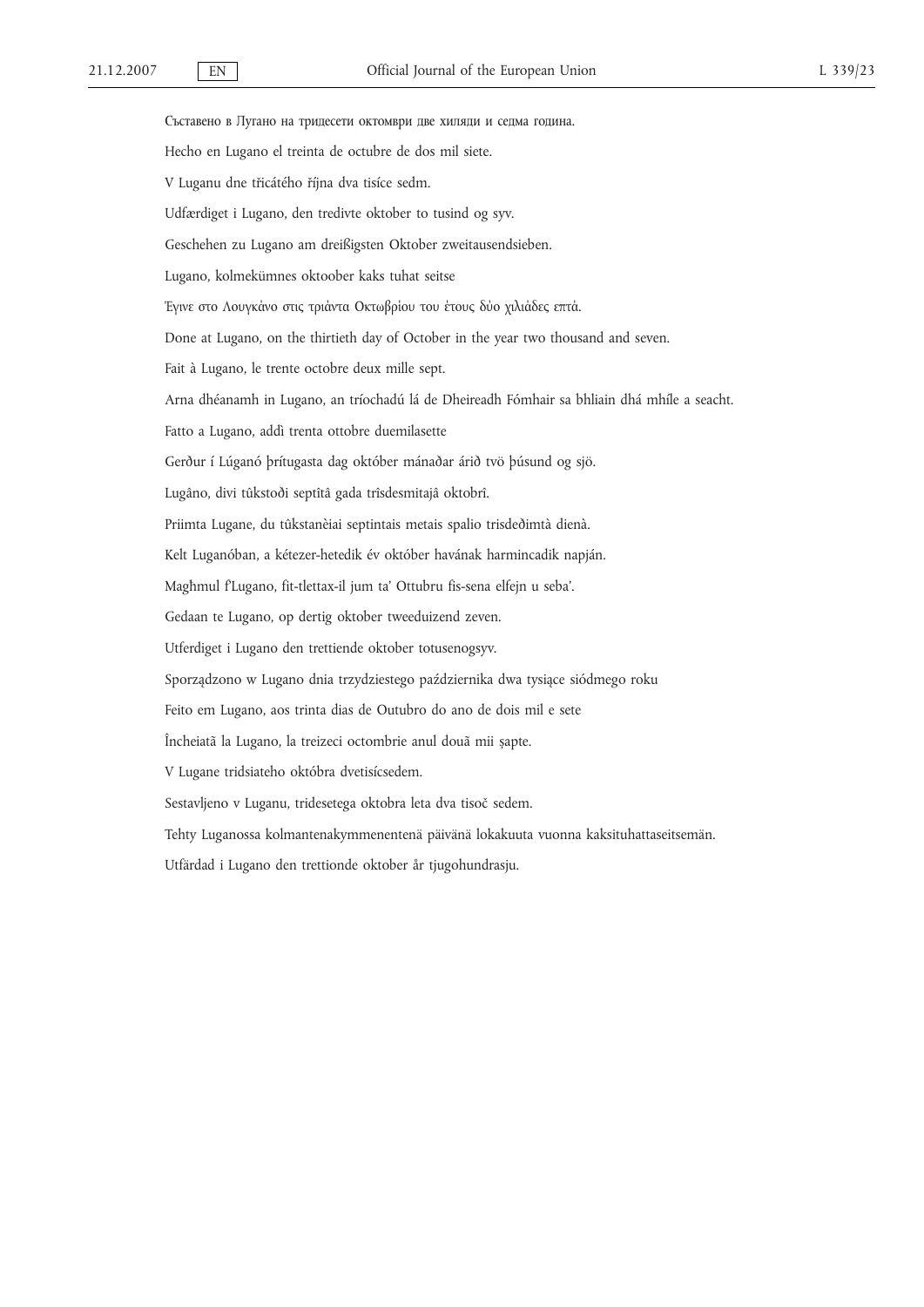За Европейската общност Por la Comunidad Europea Za Evropské společenstvi For Det Europæiske Fællesskab Für die Europäische Gemeinschaft Euroopa Ühenduse nimel Thar ceann an Chomhphobail Eorpaigh Για την Ευρωπαϊκή Κοινότητα For the European Community Pour la Communauté européenne Thar ceann an Chomhphobail Eorpaigh Per la Comunità europea Europos bendrijos vārdā az Európai Közösség részéröl Għall-Komunità Ewropea Voor de Europese Gemeenschap W imieniu Wspólnoty Europejskiej Pela Comunidade Europeia Pentru Comunitatea Europeană Za Európske spoločenstvo Za Evropsko skupnost Euroopan yhteisön puolesta På Europeiska gemenskapens vägnar

Jur protter

Schik int

For Kongeriget Danmark

thu te

Fyrir hönd lýðveldisins Íslands

Ludova

For Kongeriket Norge

Für die Schweizerische Eidgenossenschaft Pour la Confédération suisse Per la Confederazione svizzera

t. Muho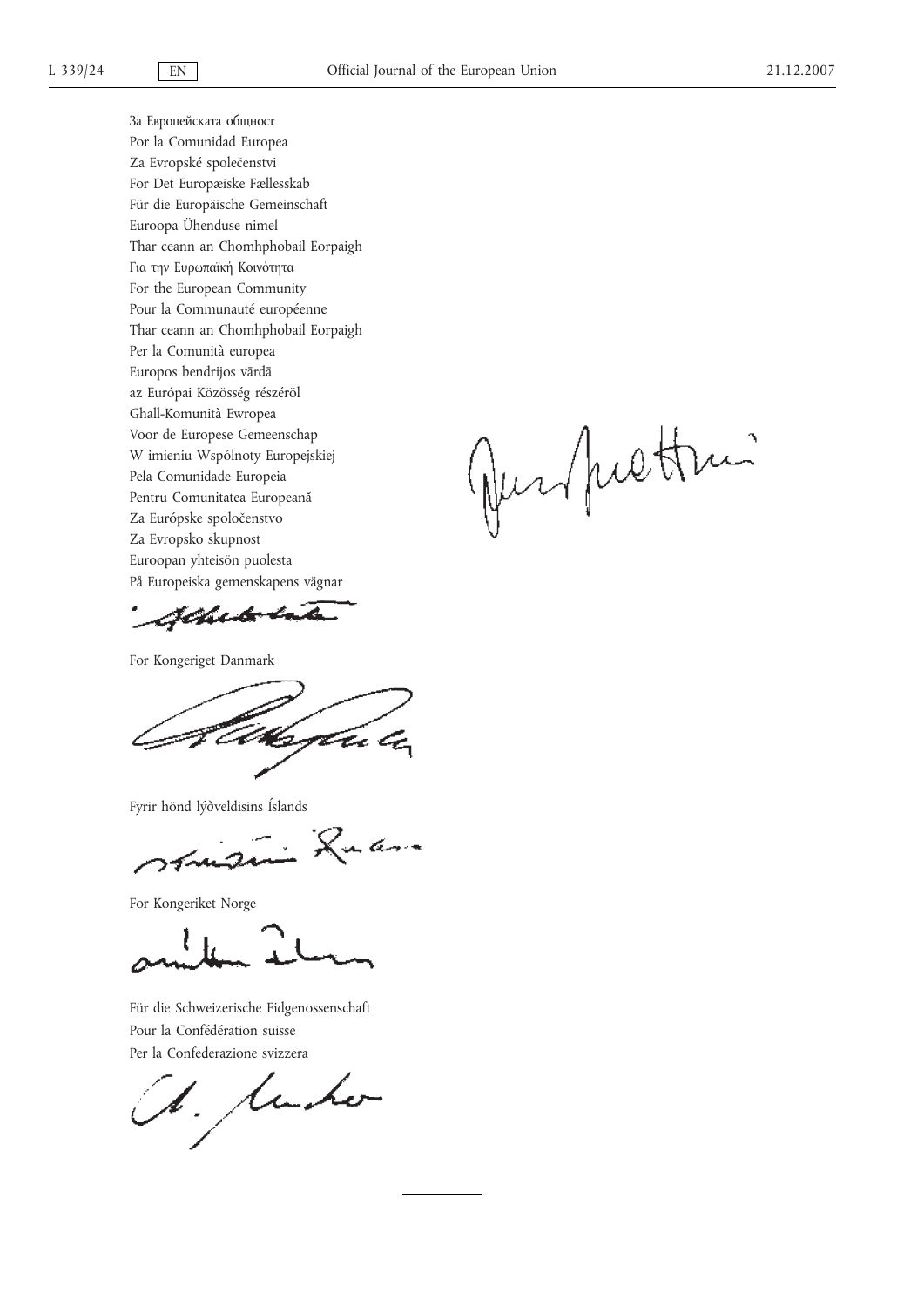### **PROTOCOL 1**

### **on certain questions of jurisdiction, procedure and enforcement**

THE HIGH CONTRACTING PARTIES HAVE AGREED AS FOLLOWS:

### *Article I*

1. Judicial and extrajudicial documents drawn up in one State bound by this Convention which have to be served on persons in another State bound by this Convention shall be transmitted in accordance with the procedures laid down in the conventions and agreements applicable between these States.

2. Unless the Contracting Party on whose territory service is to take place objects by declaration to the Depositary, such documents may also be sent by the appropriate public officers of the State in which the document has been drawn up directly to the appropriate public officers of the State in which the addressee is to be found. In this case the officer of the State of origin shall send a copy of the document to the officer of the State applied to who is competent to forward it to the addressee. The document shall be forwarded in the manner specified by the law of the State applied to. The forwarding shall be recorded by a certificate sent directly to the officer of the State of origin.

3. Member States of the European Community bound by Council Regulation (EC) No 1348/2000 of 29 May 2000 or by the Agreement between the European Community and the Kingdom of Denmark on the service of judicial and extrajudicial documents in civil or commercial matters, signed at Brussels on 19 October 2005, shall apply in their mutual relations that Regulation and that Agreement.

# *Article II*

1. The jurisdiction specified in Articles 6(2) and 11 in actions on a warranty or guarantee or in any other third party proceedings may not be fully resorted to in the States bound by this Convention referred to in Annex IX. Any person domiciled in another State bound by this Convention may be sued in the courts of these States pursuant to the rules referred to in Annex IX.

2. At the time of ratification the European Community may declare that proceedings referred to in Articles 6 (2) and 11 may not be resorted to in some other Member States and provide information on the rules that shall apply.

3. Judgments given in the other States bound by this Convention by virtue of Article 6(2) or Article 11 shall be recognised and enforced in the States mentioned in paragraphs 1 and 2 in accordance with Title III. Any effects which judgments given in these States may have on third parties by application of the provisions in paragraphs 1 and 2 shall also be recognised in the other States bound by this Convention.

### *Article III*

1. Switzerland reserves the right to declare upon ratification that it will not apply the following part of the provision in Article 34(2):

'unless the defendant failed to commence proceedings to challenge the judgment when it was possible for him to do so'.

If Switzerland makes such declaration, the other Contracting Parties shall apply the same reservation in respect of judgments rendered by the courts of Switzerland.

2. Contracting Parties may, in respect of judgments rendered in an acceding State referred to in Article 70(1)(c), by declaration reserve:

- (a) the right mentioned in paragraph 1; and
- (b) the right of an authority mentioned in Article 39, notwithstanding the provisions of Article 41, to examine of its own motion whether any of the grounds for refusal of recognition and enforcement of a judgment is present or not.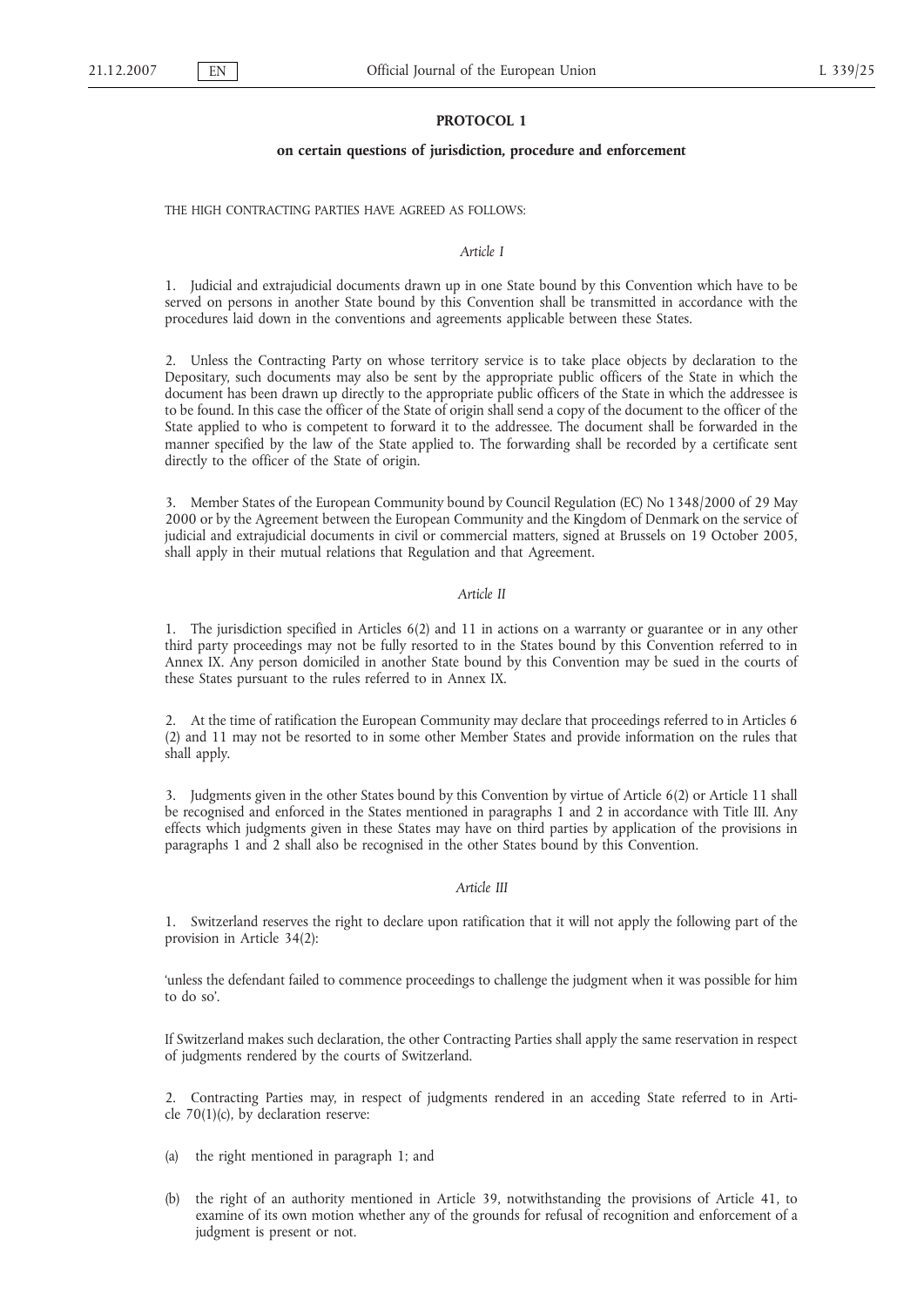3. If a Contracting Party has made such a reservation towards an acceding State as referred to in paragraph 2, this acceding State may by declaration reserve the same right in respect of judgments rendered by the courts of that Contracting Party.

4. Except for the reservation mentioned in paragraph 1, the declarations are valid for periods of five years and are renewable at the end of such periods. The Contracting Party shall notify a renewal of a declaration referred to under paragraph 2 not later than six months prior to the end of such period. An acceding State may only renew its declaration made under paragraph 3 after renewal of the respective declaration under paragraph 2.

# *Article IV*

The declarations referred to in this Protocol may be withdrawn at any time by notification to the Depositary. The notification shall be accompanied by a translation into English and French. The Contracting Parties provide for translations into their languages. Any such withdrawal shall take effect as of the first day of the third month following that notification.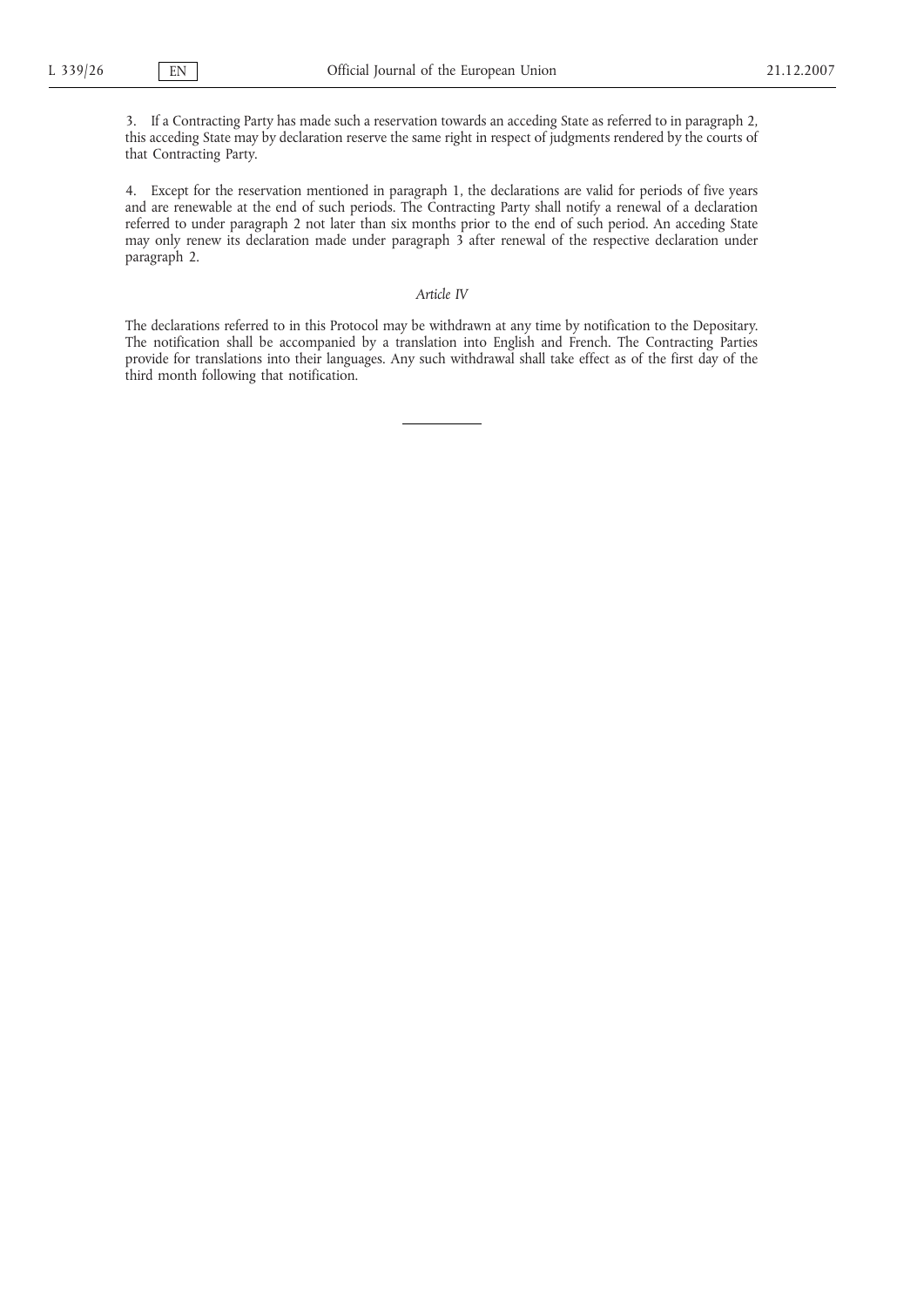# **PROTOCOL 2**

### **on the uniform interpretation of the Convention and on the Standing Committee**

#### PREAMBLE

THE HIGH CONTRACTING PARTIES,

HAVING REGARD to Article 75 of this Convention,

CONSIDERING the substantial link between this Convention, the 1988 Lugano Convention, and the instruments referred to in Article 64(1) of this Convention,

CONSIDERING that the Court of Justice of the European Communities has jurisdiction to give rulings on the interpretation of the provisions of the instruments referred to in Article 64(1) of this Convention,

CONSIDERING that this Convention becomes part of Community rules and that therefore the Court of Justice of the European Communities has jurisdiction to give rulings on the interpretation of the provisions of this Convention as regards the application by the courts of the Member States of the European Community,

BEING AWARE of the rulings delivered by the Court of Justice of the European Communities on the interpretation of the instruments referred to in Article 64(1) of this Convention up to the time of signature of this Convention, and of the rulings delivered by the courts of the Contracting Parties to the 1988 Lugano Convention on the latter Convention up to the time of signature of this Convention,

CONSIDERING that the parallel revision of both the 1988 Lugano and Brussels Conventions, which led to the conclusion of a revised text for these Conventions, was substantially based on the above mentioned rulings on the 1968 Brussels and the 1988 Lugano Conventions,

CONSIDERING that the revised text of the Brussels Convention has been incorporated, after the entry into force of the Amsterdam Treaty, into Regulation (EC) No 44/2001,

CONSIDERING that this revised text also constituted the basis for the text of this Convention,

DESIRING to prevent, in full deference to the independence of the courts, divergent interpretations and to arrive at an interpretation as uniform as possible of the provisions of this Convention and of those of the Regulation (EC) No 44/2001 which are substantially reproduced in this Convention and of other instruments referred to in Article 64(1) of this Convention,

HAVE AGREED AS FOLLOWS:

# *Article 1*

1. Any court applying and interpreting this Convention shall pay due account to the principles laid down by any relevant decision concerning the provision(s) concerned or any similar provision(s) of the 1988 Lugano Convention and the instruments referred to in Article 64(1) of the Convention rendered by the courts of the States bound by this Convention and by the Court of Justice of the European Communities.

2. For the courts of Member States of the European Community, the obligation laid down in paragraph 1 shall apply without prejudice to their obligations in relation to the Court of Justice of the European Communities resulting from the Treaty establishing the European Community or from the Agreement between the European Community and the Kingdom of Denmark on jurisdiction and the recognition and enforcement of judgments in civil and commercial matters, signed at Brussels on 19 October 2005.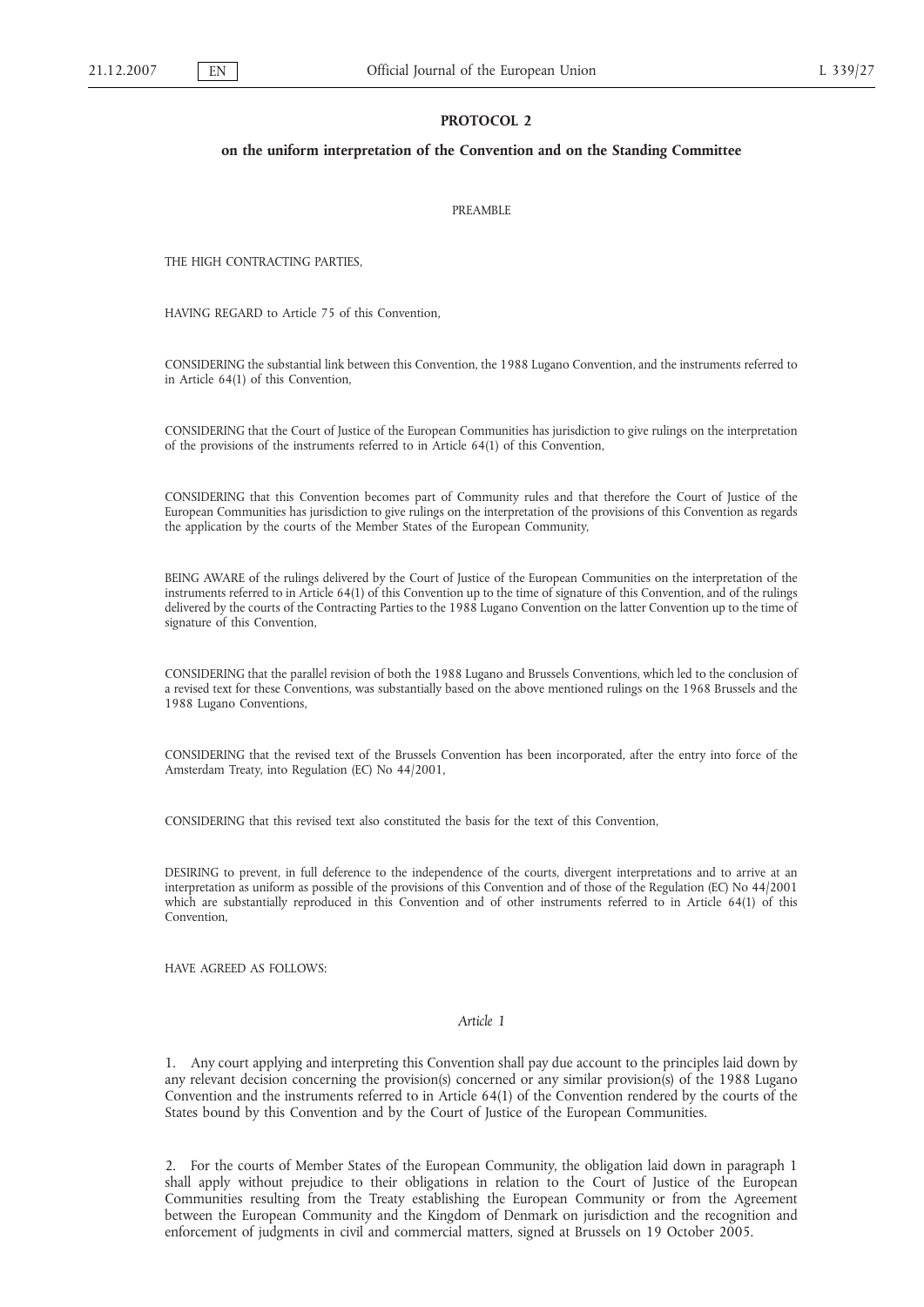Any State bound by this Convention and which is not a Member State of the European Community is entitled to submit statements of case or written observations, in accordance with Article 23 of the Protocol on the Statute of the Court of Justice of the European Communities, where a court or tribunal of a Member State of the European Community refers to the Court of Justice for a preliminary ruling a question on the interpretation of this Convention or of the instruments referred to in Article 64(1) of this Convention.

# *Article 3*

1. The Commission of the European Communities shall set up a system of exchange of information concerning relevant judgments delivered pursuant to this Convention as well as relevant judgments under the 1988 Lugano Convention and the instruments referred to in Article 64(1) of this Convention. This system shall be accessible to the public and contain judgments delivered by the courts of last instance and of the Court of Justice of the European Communities as well as judgments of particular importance which have become final and have been delivered pursuant to this Convention, the 1988 Lugano Convention, and the instruments referred to in Article 64(1) of this Convention. The judgments shall be classified and provided with an abstract.

The system shall comprise the transmission to the Commission by the competent authorities of the States bound by this Convention of judgments as referred to above delivered by the courts of these States.

2. A selection of cases of particular interest for the proper functioning of the Convention will be made by the Registrar of the Court of Justice of the European Communities, who shall present the selected case law at the meeting of experts in accordance with Article 5 of this Protocol.

3. Until the European Communities have set up the system pursuant to paragraph 1, the Court of Justice of the European Communities shall maintain the system for the exchange of information established by Protocol 2 of the 1988 Lugano Convention for judgments delivered under this Convention and the 1988 Lugano Convention.

# *Article 4*

1. A Standing Committee shall be set up, composed of the representatives of the Contracting Parties.

2. At the request of a Contracting Party, the Depositary of the Convention shall convene meetings of the Committee for the purpose of:

- a consultation on the relationship between this Convention and other international instruments,
- a consultation on the application of Article 67, including intended accessions to instruments on particular matters according to Article 67(1), and proposed legislation according to Protocol 3,
- the consideration of the accession of new States. In particular, the Committee may ask acceding States referred to in Article 70(1)(c) questions about their judicial systems and the implementation of the Convention. The Committee may also consider possible adaptations to the Convention necessary for its application in the acceding States,
- the acceptance of new authentic language versions pursuant to Article  $73(3)$  of this Convention and the necessary amendments to Annex VIII,

— a consultation on a revision of the Convention pursuant to Article 76,

— a consultation on amendments to Annexes I through IV and Annex VII pursuant to Article 77(1),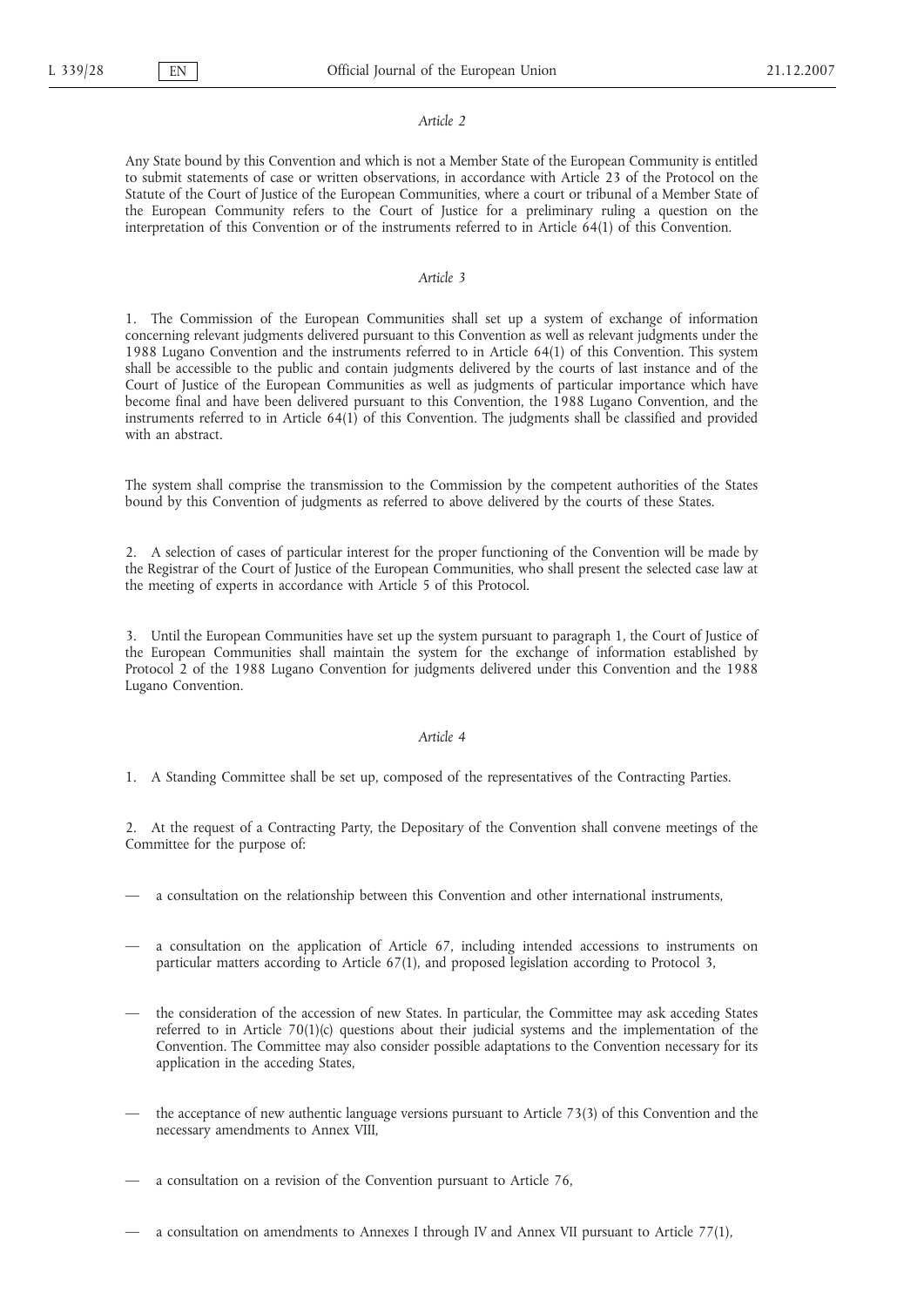the adoption of amendments to Annexes V and VI pursuant to Article  $77(2)$ ,

a withdrawal of the reservations and declarations made by the Contracting Parties pursuant to Protocol 1 and necessary amendments to Annex IX.

3. The Committee shall establish the procedural rules concerning its functioning and decision-making. These rules shall provide for the possibility to consult and decide by written procedure.

### *Article 5*

1. The Depositary may convene, whenever necessary, a meeting of experts to exchange views on the functioning of the Convention, in particular on the development of the case-law and new legislation that may influence the application of the Convention.

2. This meeting shall be composed of experts of the Contracting Parties, of the States bound by this Convention, of the Court of Justice of the European Communities, and of the European Free Trade Association. It shall be open to any other experts whose presence is deemed appropriate.

3. Any problems arising on the functioning of the Convention may be referred to the Standing Committee referred to in Article 4 of this Protocol for further action.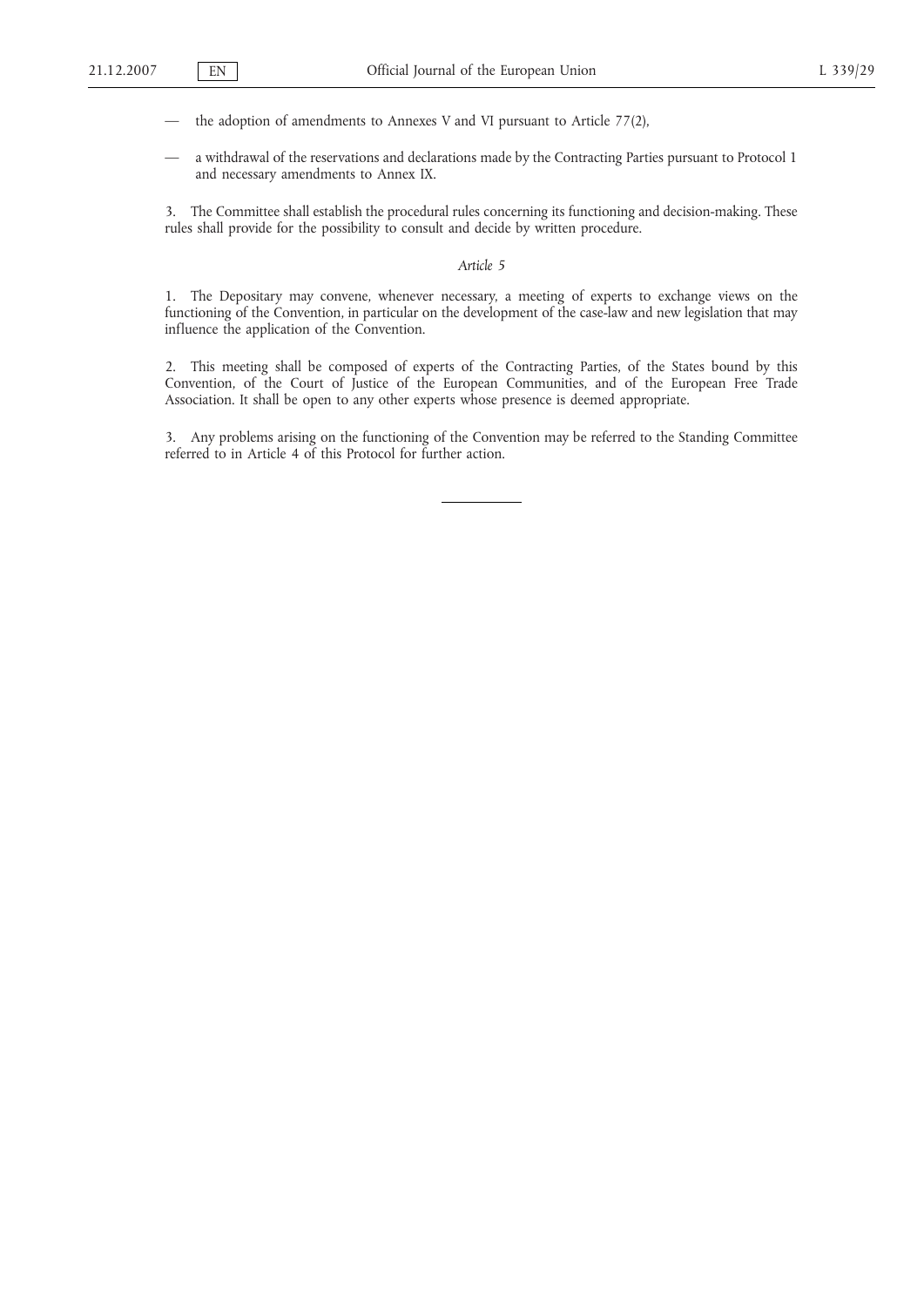# **PROTOCOL 3**

# **on the application of Article 67 of the Convention**

THE HIGH CONTRACTING PARTIES HAVE AGREED AS FOLLOWS:

- 1. For the purposes of the Convention, provisions which, in relation to particular matters, govern jurisdiction or the recognition or enforcement of judgments and which are or will be contained in acts of the institutions of the European Communities shall be treated in the same way as the conventions referred to in Article 67(1).
- 2. If one of the Contracting Parties is of the opinion that a provision contained in a proposed act of the institutions of the European Communities is incompatible with the Convention, the Contracting Parties shall promptly consider amending the Convention pursuant to Article 76, without prejudice to the procedure established by Protocol 2.
- 3. Where a Contracting Party or several Parties together incorporate some or all of the provisions contained in acts of the institutions of the European Community referred to in paragraph 1 into national law, then these provisions of national law shall be treated in the same way as the conventions referred to in Article 67(1).
- 4. The Contracting Parties shall communicate to the Depositary the text of the provisions mentioned in paragraph 3. Such communication shall be accompanied by a translation into English and French.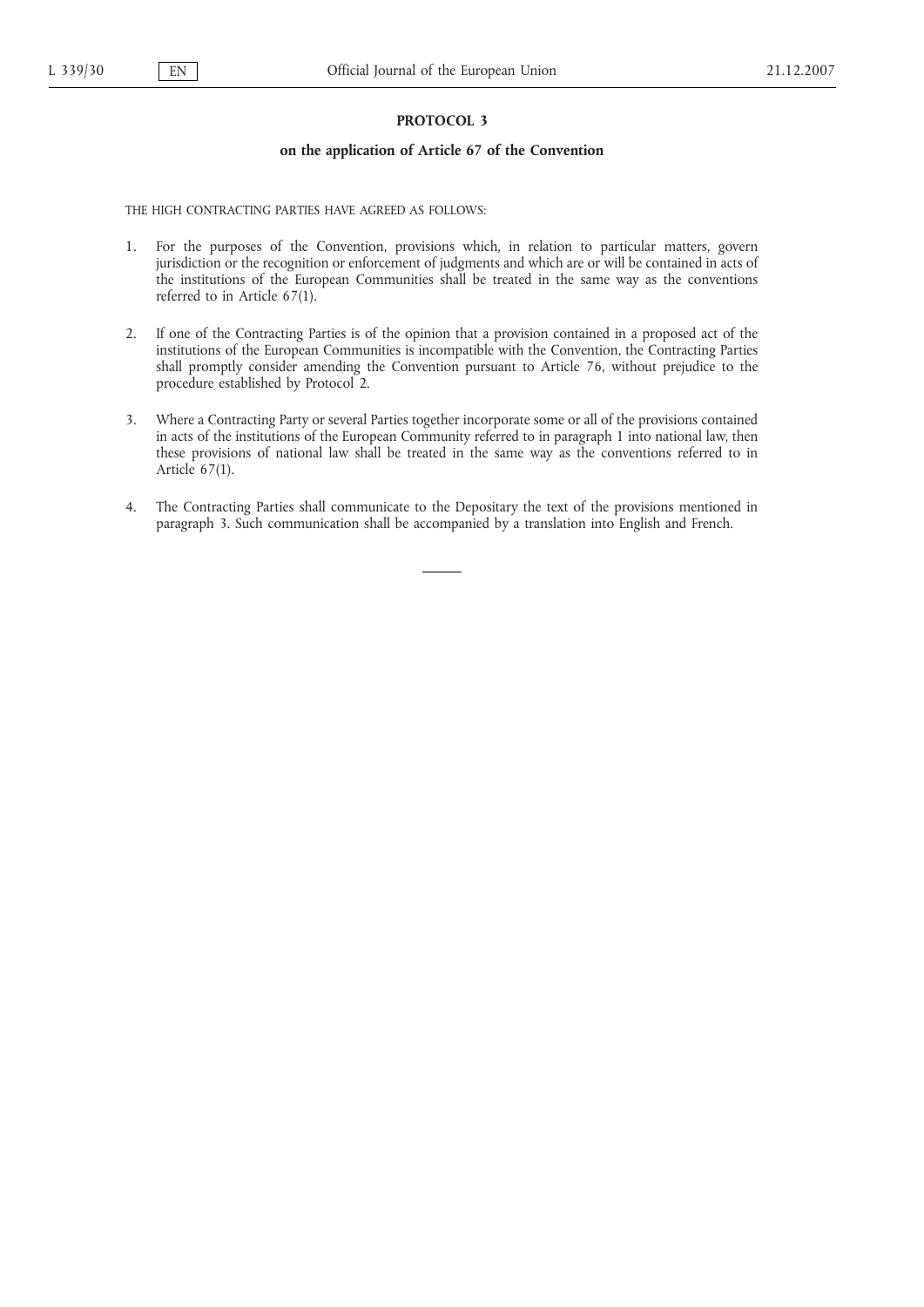#### *ANNEX I*

The rules of jurisdiction referred to in Article 3(2) and 4(2) of the Convention are the following:

- in Belgium: Articles 5 through 14 of the Law of 16 July 2004 on private international law,
- in Bulgaria: Article 4(1) of the International Private Law Code,
- in the Czech Republic: Article 86 of Act No 99/1963 Coll., the Code of Civil Procedure (občanský soudní řád), as amended,
- in Denmark: Article 246(2) and (3) of the Administration of Justice Act (Lov om rettens pleje),
- in Germany: Article 23 of the code of civil procedure (Zivilprozeßordnung),
- in Estonia: Paragraph 86 of the Code of Civil Procedure (tsiviilkohtumenetluse seadustik),
- in Greece: Article 40 of the code of civil procedure (Κώδικας Πολιτικής Δικονομίας),
- in France: Articles 14 and 15 of the civil code (Code civil),
- in Iceland: Article 32 paragraph 4 of the Civil Proceedings Act (Lög um meðferð einkamála nr. 91/1991),
- in Ireland: the rules which enable jurisdiction to be founded on the document instituting the proceedings having been served on the defendant during his temporary presence in Ireland,
- in Italy: Articles 3 and 4 of Act 218 of 31 May 1995,
- in Cyprus: section 21(2) of the Courts of Justice Law No 14 of 1960, as amended,
- in Latvia: section 27 and paragraphs 3, 5, 6 and 9 of section 28 of the Civil Procedure Law (Civilprocesa likums),
- in Lithuania: Article 31 of the Code of Civil Procedure (Civilinio proceso kodeksas),
- in Luxembourg: Articles 14 and 15 of the civil code (Code civil),
- in Hungary: Article 57 of Law Decree No 13 of 1979 on International Private Law (a nemzetközi magánjogról szóló 1979. évi 13. törvényerejű rendelet),
- in Malta: Articles 742, 743 and 744 of the Code of Organisation and Civil Procedure Cap. 12 (Kodići ta' Organizzazzjoni u Proċedura Ċivili — Kap. 12) and Article 549 of the Commercial Code — Cap. 13 (Kodiċi talkummer $\dot{c}$  – Kap. 13),
- in Norway: Section 4-3(2) second sentence of the Dispute Act (tvisteloven),
- in Austria: Article 99 of the Law on court Jurisdiction (Jurisdiktionsnorm),
- in Poland: Articles 1103 and 1110 of the Code of Civil Procedure (Kodeks postępowania cywilnego), insofar as they establish jurisdiction on the basis of the defendant's residence in Poland, the possession by the defendant of property in Poland or his entitlement to property rights in Poland, the fact that the object of the dispute is located in Poland and the fact that one of the parties is a Polish citizen,
- in Portugal: Article 65 and Article 65A of the code of civil procedure (Código de Processo Civil) and Article 11 of the code of labour procedure (Código de Processo de Trabalho),
- in Romania: Articles 148-157 of Law No 105/1992 on Private International Law Relations,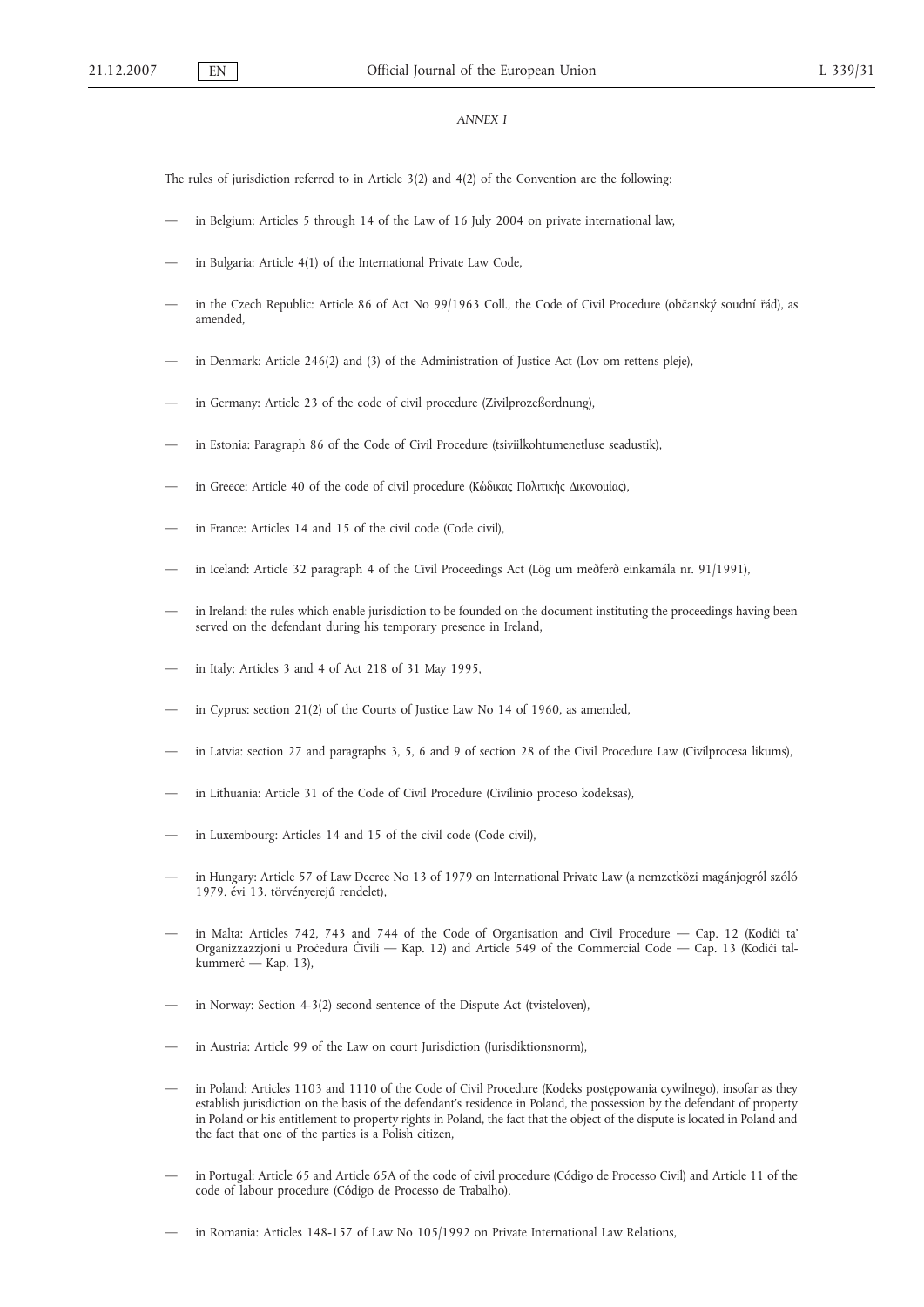- in Slovenia: Article 48(2) of the Private International Law and Procedure Act (Zakon o mednarodnem zasebnem pravu in postopku) in relation to Article 47(2) of Civil Procedure Act (Zakon o pravdnem postopku) and Article 58 of the Private International Law and Procedure Act (Zakon o mednarodnem zasebnem pravu in postopku) in relation to Article 59 of Civil Procedure Act (Zakon o pravdnem postopku),
- in Slovakia: Articles 37 to 37e of Act No 97/1963 on Private International Law and the Rules of Procedure relating thereto,
- in Switzerland: le for du lieu du séquestre/Gerichtsstand des Arrestortes/foro del luogo del sequestro within the meaning of Article 4 of the loi fédérale sur le droit international privé/Bundesgesetz über das internationale Privatrecht/legge federale sul diritto internazionale privato,
- in Finland: the second, third and fourth sentences of the first paragraph of Section 1 of Chapter 10 of the Code of Judicial Procedure (oikeudenkäymiskaari/rättegångsbalken),
- in Sweden: the first sentence of the first paragraph of Section 3 of Chapter 10 of the Code of Judicial Procedure (rättegångsbalken),
- in the United Kingdom: the rules which enable jurisdiction to be founded on:
	- (a) the document instituting the proceedings having been served on the defendant during his temporary presence in the United Kingdom; or
	- (b) the presence within the United Kingdom of property belonging to the defendant; or
	- (c) the seizure by the plaintiff of property situated in the United Kingdom.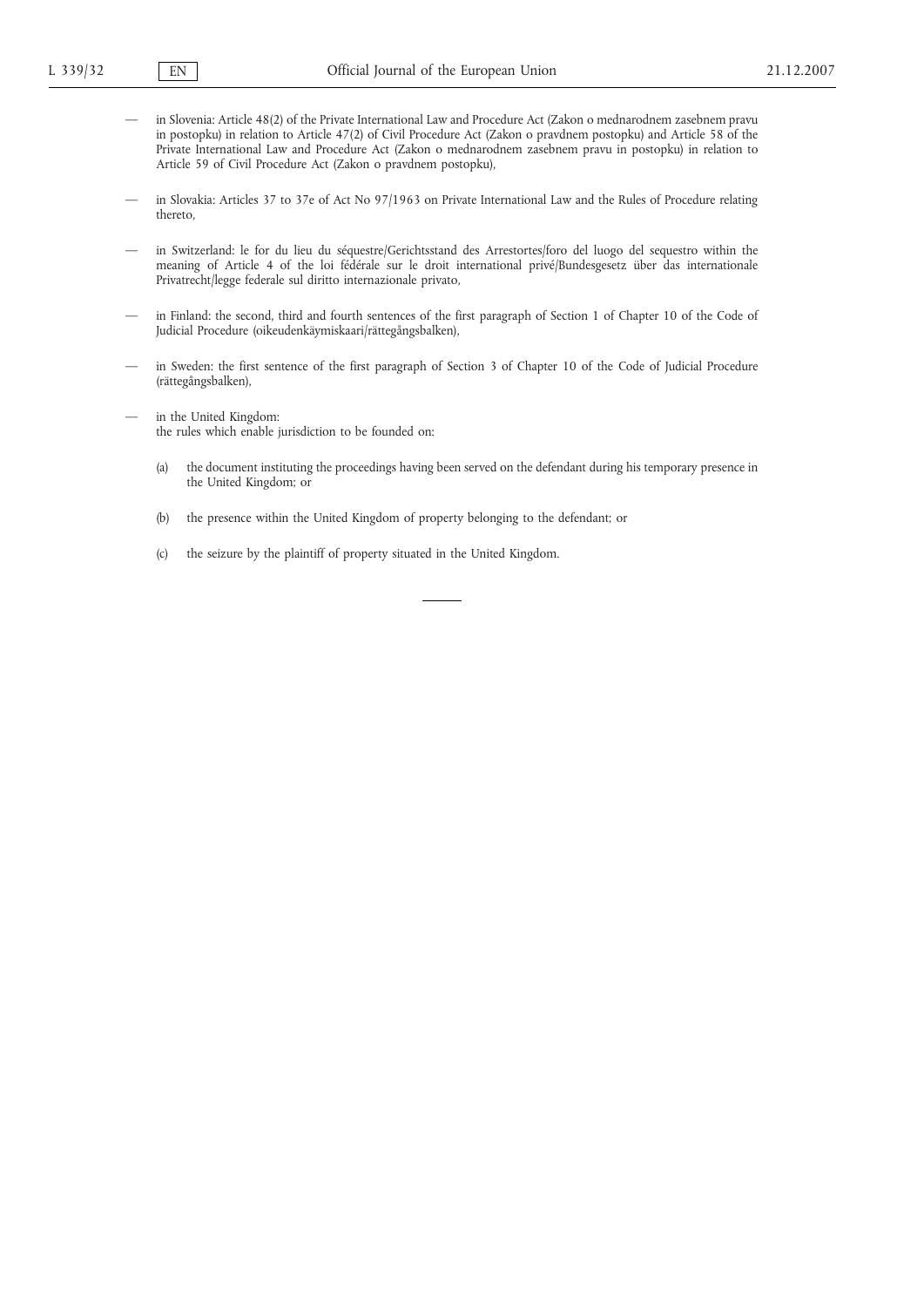#### *ANNEX II*

The courts or competent authorities to which the application referred to in Article 39 of the Convention may be submitted are the following:

- in Belgium: the 'tribunal de première instance' or 'rechtbank van eerste aanleg' or 'erstinstanzliches Gericht',
- in Bulgaria: the 'Софийски градски съд',
- in the Czech Republic: the 'okresní soud' or 'soudní exekutor',
- in Denmark: the 'byret',
- in Germany:
	- (a) the presiding judge of a chamber of the 'Landgericht';
	- (b) a notary in a procedure of declaration of enforceability of an authentic instrument,
- in Estonia: the 'maakohus' (county court),
- in Greece: the 'Μονομελές Πρωτοδικείο',
- in Spain: the 'Juzgado de Primera Instancia',
- in France:
	- (a) the 'greffier en chef du tribunal de grande instance';
	- (b) the 'président de la chambre départementale des notaires' in the case of application for a declaration of enforceability of a notarial authentic instrument,
- in Ireland: the High Court,
- in Iceland: the 'héraðsdómur',
- in Italy: the 'corte d'appello',
- in Cyprus: the 'Επαρχιακό Δικαστήριο' or in the case of a maintenance judgment the 'Οικογενειακό Δικαστήριο',
- in Latvia: the 'rajona (pilsētas) tiesa',
- in Lithuania: the 'Lietuvos apeliacinis teismas',
- in Luxembourg: the presiding judge of the 'tribunal d'arrondissement',
- in Hungary: the 'megyei bíróság székhelyén működő helyi bíróság', and in Budapest the 'Budai Központi Kerületi Bíróság',
- in Malta: the 'Prim' Awla tal-Qorti Ċivili' or 'Qorti tal-Maġistrati ta' Għawdex fil-ġurisdizzjoni superjuri tagħha', or, in the case of a maintenance judgment, the 'Reġistratur tal-Qorti' on transmission by the 'Ministru responsabbli għall-Ġustizzja',
- in the Netherlands: the 'voorzieningenrechter van de rechtbank',
- in Norway: the 'tingrett',
- in Austria: the 'Bezirksgericht',
- in Poland: the 'sąd okręgowy',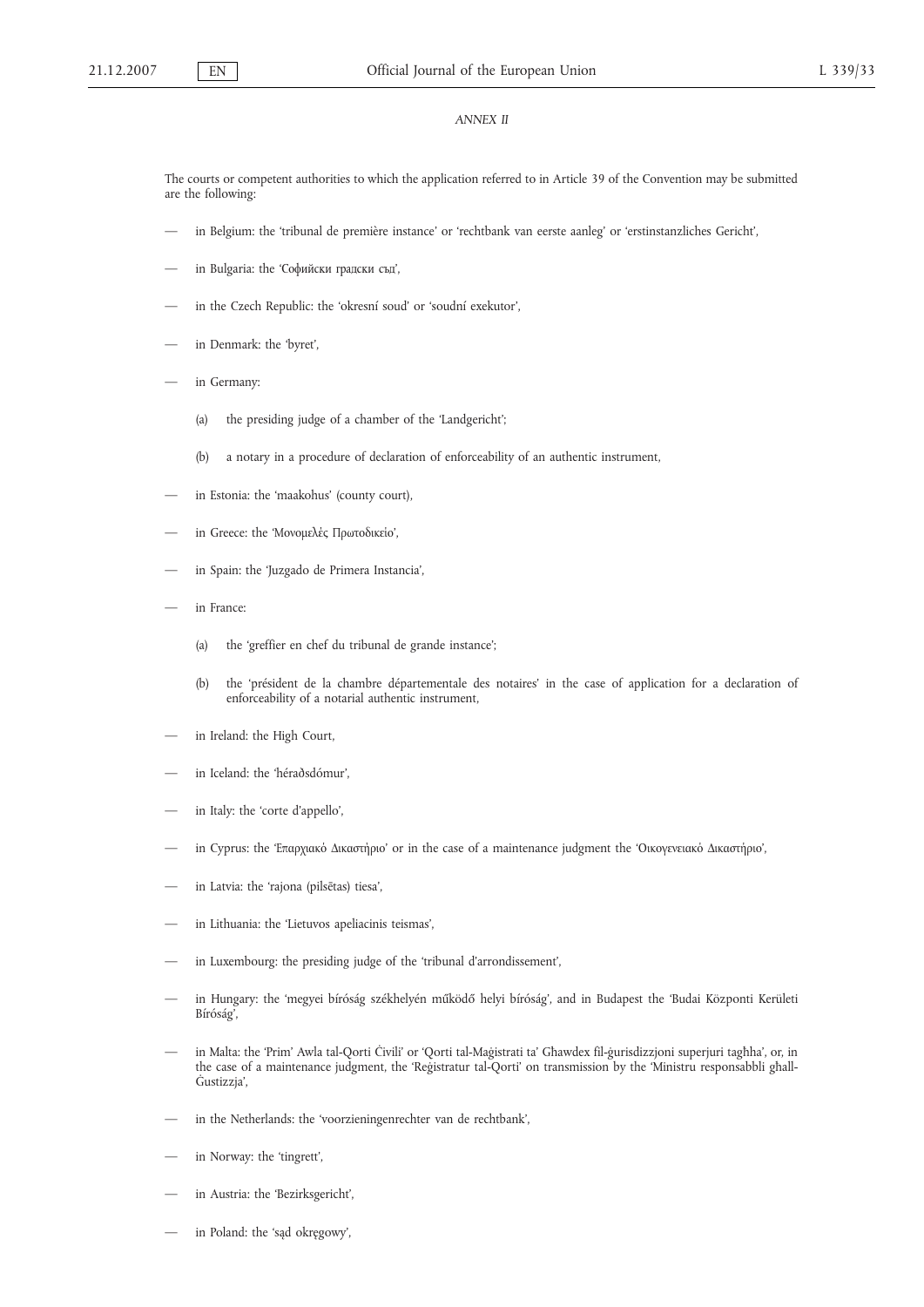- in Portugal: the 'Tribunal de Comarca',
- in Romania: the 'Tribunal',
- in Slovenia: the 'okrožno sodišče',
- in Slovakia: the 'okresný súd',
- in Switzerland:
	- (a) in respect of judgments ordering the payment of a sum of money, the 'juge de la mainlevée'/ 'Rechtsöffnungsrichter'/'giudice competente a pronunciare sul rigetto dell'opposizione', within the framework of the procedure governed by Articles 80 and 81 of the loi fédérale sur la poursuite pour dettes et la faillite/ Bundesgesetz über Schuldbetreibung und Konkurs/legge federale sulla esecuzione e sul fallimento;
	- (b) in respect of judgments ordering a performance other than the payment of a sum of money, the 'juge cantonal d'exequatur' compétent/zuständiger 'kantonaler Vollstreckungsrichter'/'giudice cantonale' competente a pronunciare l'exequatur,
- in Finland: the 'käräjäoikeus/tingsrätt',
- in Sweden: the 'Svea hovrätt',
- in the United Kingdom:
	- (a) in England and Wales, the High Court of Justice, or in the case of a maintenance judgment, the Magistrates' Court on transmission by the Secretary of State;
	- (b) in Scotland, the Court of Session, or in the case of a maintenance judgment, the Sheriff Court on transmission by the Secretary of State;
	- (c) in Northern Ireland, the High Court of Justice, or in the case of a maintenance judgment, the Magistrates' Court on transmission by the Secretary of State;
	- (d) in Gibraltar, the Supreme Court of Gibraltar, or in the case of a maintenance judgment, the Magistrates' Court on transmission by the Attorney General of Gibraltar.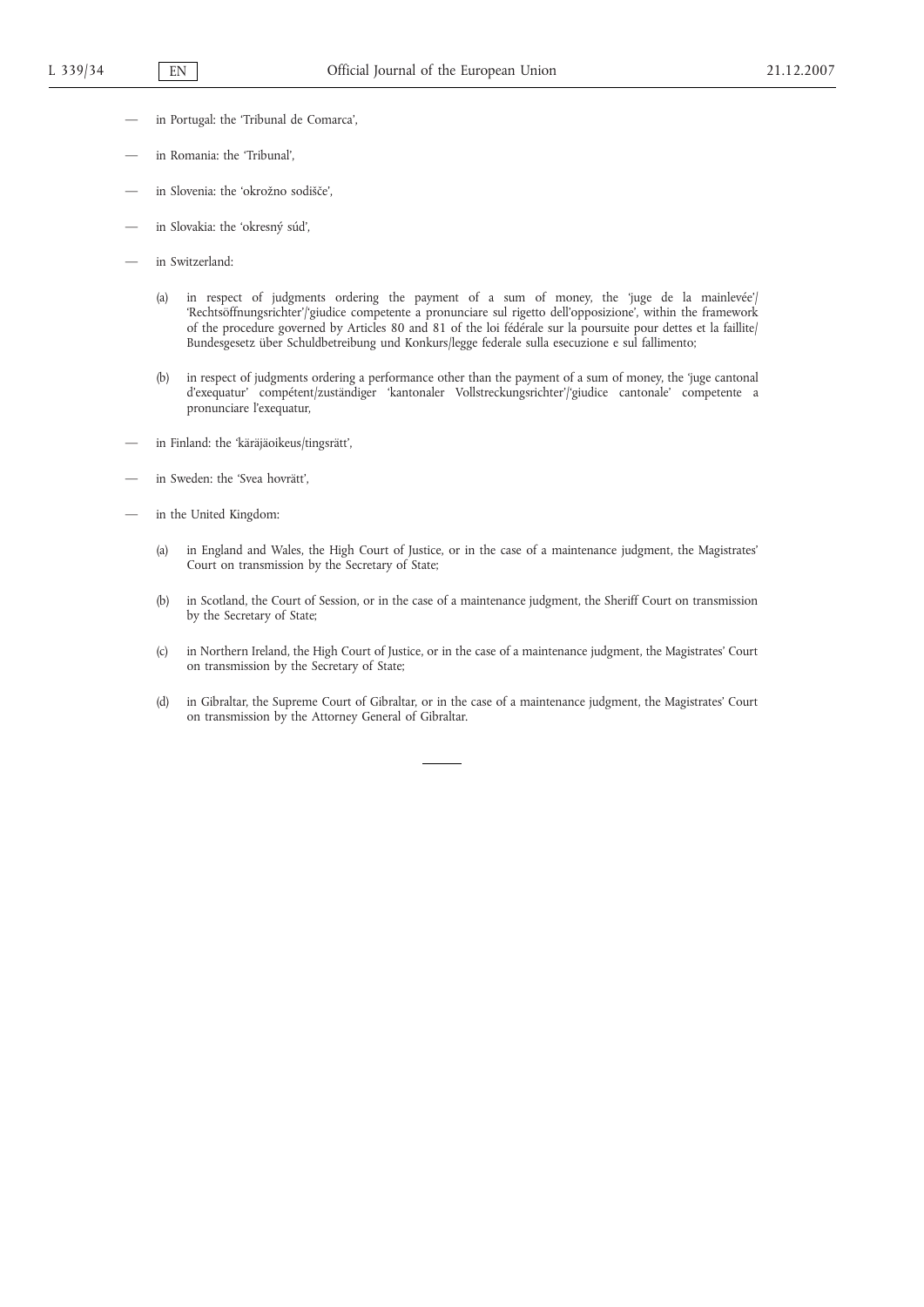#### *ANNEX III*

The courts with which appeals referred to in Article 43(2) of the Convention may be lodged are the following:

- in Belgium:
	- (a) as regards appeal by the defendant, the 'tribunal de première instance' or 'rechtbank van eerste aanleg' or 'erstinstanzliche Gericht';
	- (b) as regards appeal by the applicant: the 'cour d'appel' or 'hof van beroep',
- in Bulgaria: the 'Апелативен съд София',
- in the Czech Republic: the court of appeal through the district court,
- in Denmark: the 'landsret',
- in the Federal Republic of Germany: the 'Oberlandesgericht',
- in Estonia: the 'ringkonnakohus',
- in Greece: the 'Εφετείο',
- in Spain: el 'Juzgado de Primera Instancia' que dictó la resolución recurrida para ser resuelto el recurso por la Audiencia Provincial,
- in France:
	- (a) the 'cour d'appel' on decisions allowing the application;
	- (b) the presiding judge of the 'tribunal de grande instance', on decisions rejecting the application,
- in Ireland: the High Court,
- in Iceland: the 'héraðsdómur',
- in Italy: the 'corte d'appello',
- in Cyprus: the 'Επαρχιακό Δικαστήριο' or in the case of a maintenance judgment the 'Οικογενειακό Δικαστήριο',
- in Latvia: the 'Apgabaltiesa' via the 'rajona (pilsētas) tiesa',
- in Lithuania: the 'Lietuvos apeliacinis teismas',
- in Luxembourg: the 'Cour supérieure de justice' sitting as a court of civil appeal,
- in Hungary: the local court situated at the seat of the county court (in Budapest, the Central District Court of Buda); the appeal is adjudicated by the county court (in Budapest, the Capital Court),
- in Malta: the 'Qorti ta' l-Appell' in accordance with the procedure laid down for appeals in the 'Kodiċi ta' Organizzazzjoni u Proċedura Ċivili — Kap.12' or in the case of a maintenance judgment by 'ċitazzjoni' before the 'Prim' Awla tal-Qorti ivili jew il-Qorti tal-Maġistrati ta' Għawdex fil-ġurisdizzjoni superjuri tagħha'',
- in the Netherlands: the 'rechtbank',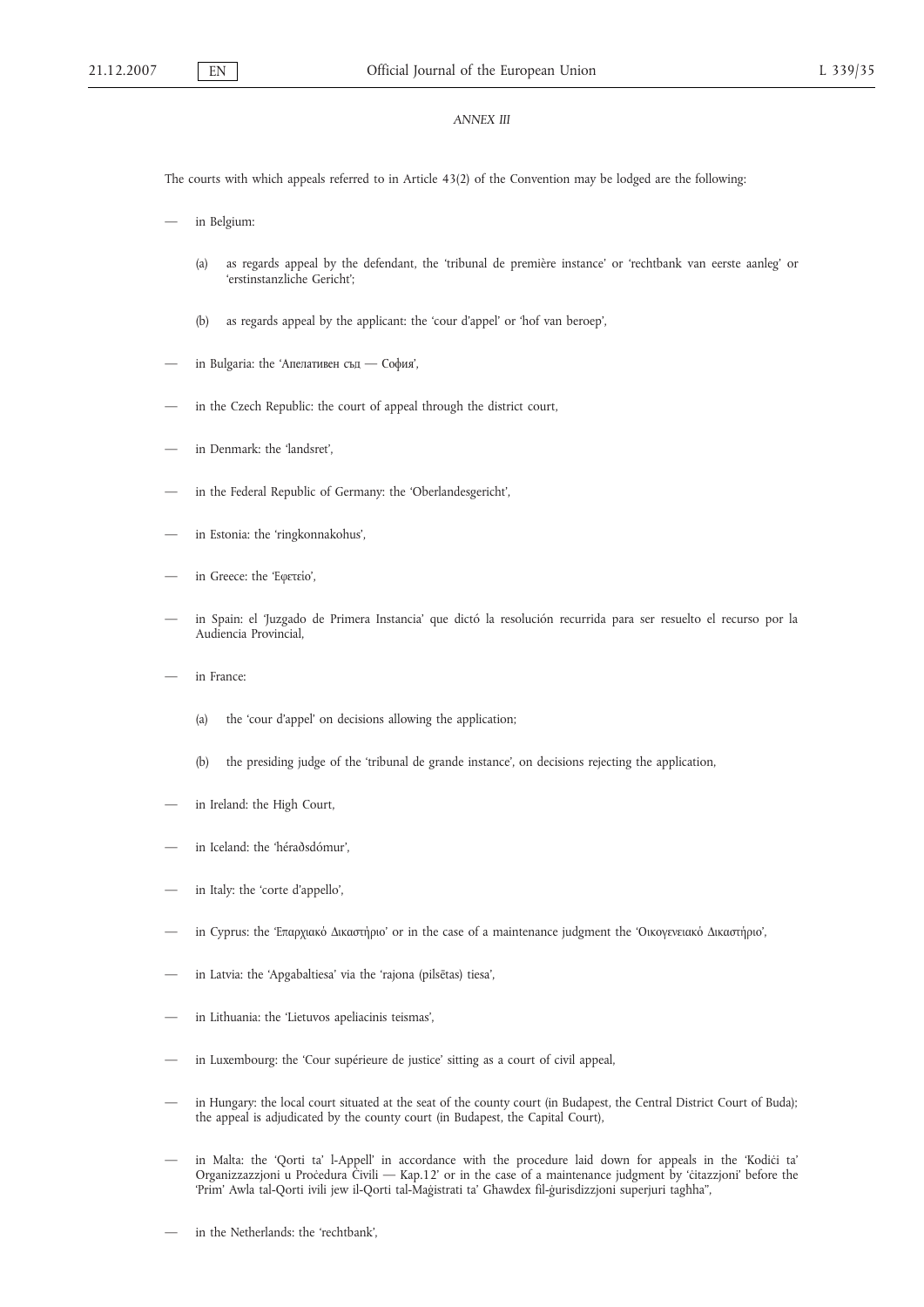- in Norway: the 'lagmannsrett',
- in Austria: the 'Landesgericht' via the 'Bezirksgericht',
- in Poland: the 'sąd apelacyjny' via the 'sąd okręgowy',
- in Portugal: the 'Tribunal da Relação' is the competent court. The appeals are launched, in accordance with the national law in force, by way of a request addressed to the court which issued the contested decision,
- in Romania: the 'Curte de Apel',
- in Slovenia: the 'okrožno sodišče',
- in Slovakia: the court of appeal through the district court whose decision is being appealed,
- in Switzerland: the 'tribunal cantonal/Kantonsgericht/tribunale cantonale',
- in Finland: the 'hovioikeus/hovrätt',
- in Sweden: the 'Svea hovrätt',
- in the United Kingdom:
	- (a) in England and Wales, the High Court of Justice, or in the case of a maintenance judgment, the Magistrates' Court;
	- (b) in Scotland, the Court of Session, or in the case of a maintenance judgment, the Sheriff Court;
	- (c) in Northern Ireland, the High Court of Justice, or in the case of a maintenance judgment, the Magistrates' Court;
	- (d) in Gibraltar, the Supreme Court of Gibraltar, or in the case of a maintenance judgment, the Magistrates' Court.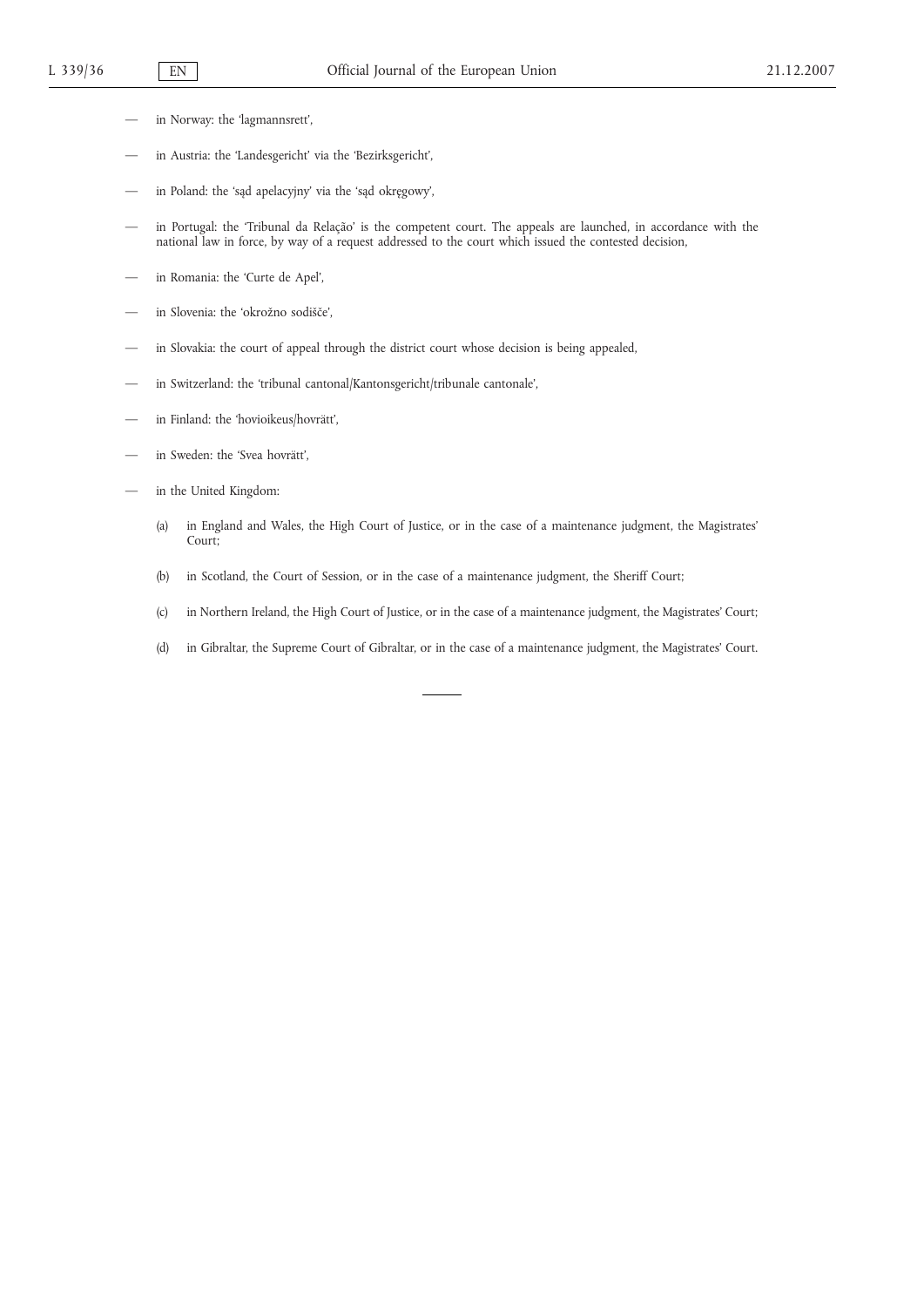#### *ANNEX IV*

The appeals which may be lodged pursuant to Article 44 of the Convention are the following:

- in Belgium: Greece, Spain, France, Italy, Luxembourg and in the Netherlands, an appeal in cassation,
- in Bulgaria: 'обжалване пред Върховния касационен съд',
- in the Czech Republic: a 'dovolání' and a 'žaloba pro zmatečnost',
- in Denmark: an appeal to the 'højesteret', with the leave of the 'Procesbevillingsnævnet',
- in the Federal Republic of Germany: a 'Rechtsbeschwerde',
- in Estonia: a 'kassatsioonkaebus',
- in Ireland: an appeal on a point of law to the Supreme Court,
- in Iceland: an appeal to the 'Hæstiréttur',
- in Cyprus: an appeal to the Supreme Court,
- in Latvia: an appeal to the 'Augstākās tiesas Senāts' via the 'Apgabaltiesa',
- in Lithuania: an appeal to the 'Lietuvos Aukščiausiasis Teismas',
- in Hungary: 'felülvizsgálati kérelem',
- in Malta: no further appeal lies to any other court; in the case of a maintenance judgment the 'Qorti ta' l-Appell' in accordance with the procedure laid down for appeal in the 'kodiċi ta' Organizzazzjoni u Procedura Civili — Kap. 12',
- in Norway: an appeal to the 'Høyesteretts Ankeutvalg' or 'Høyesterett',
- in Austria: a 'Revisionsrekurs',
- in Poland: 'skarga kasacyjna',
- in Portugal: an appeal on a point of law,
- in Romania: a 'contestaţie în anulare' or a 'revizuire',
- in Slovenia: an appeal to the 'Vrhovno sodišče Republike Slovenije',
- in Slovakia: the 'dovolanie',
- in Switzerland: a 'recours devant le Tribunal fédéral'/'Beschwerde beim Bundesgericht'/'ricorso davanti al Tribunale federale',
- in Finland: an appeal to the 'korkein oikeus/högsta domstolen',
- in Sweden: an appeal to the 'Högsta domstolen',
- in the United Kingdom: a single further appeal on a point of law.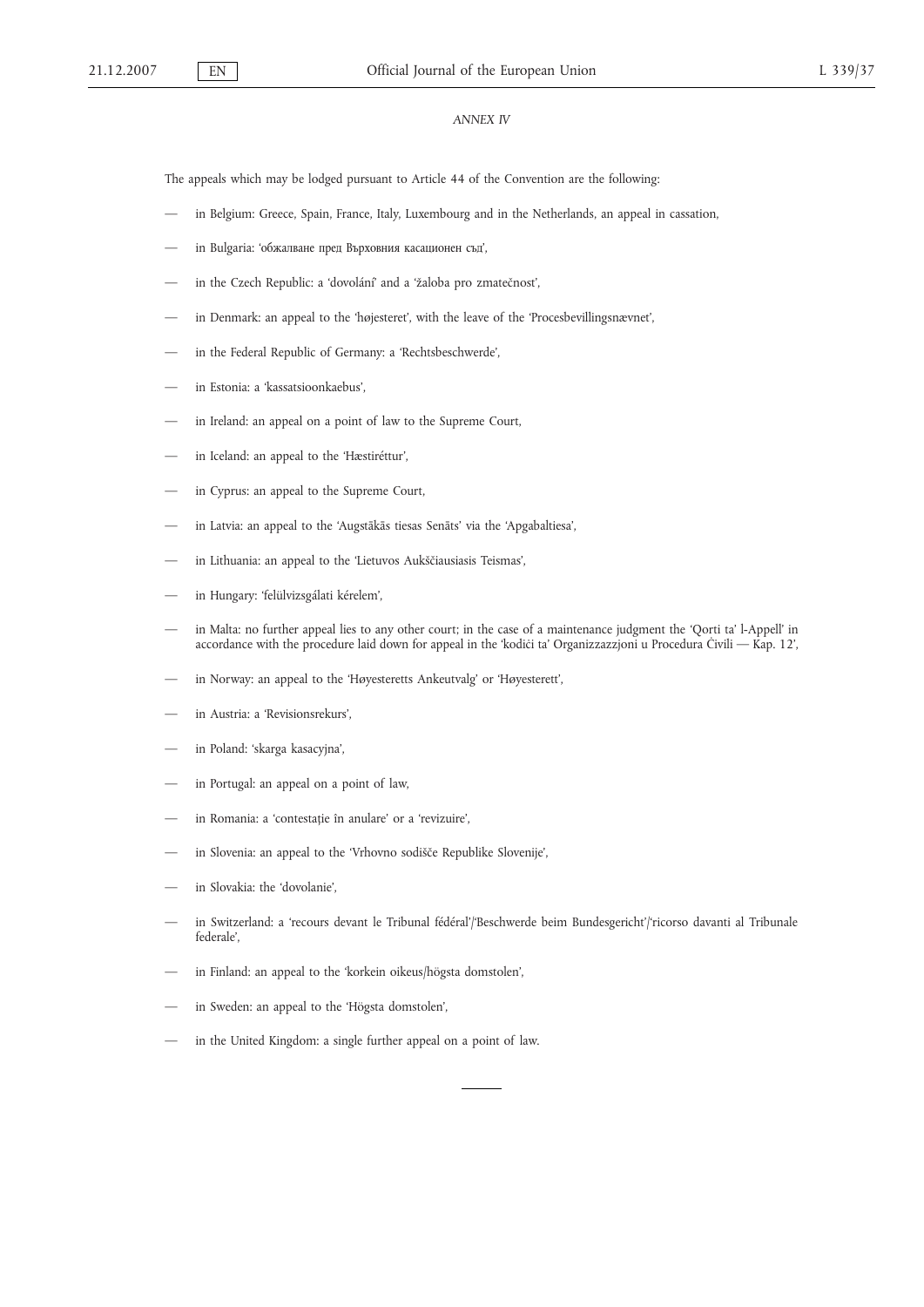#### *ANNEX V*

Certificate on judgments and court settlements referred to in Articles 54 and 58 of the Convention on jurisdiction and the recognition and enforcement of judgments in civil and commercial matters

- 1. State of origin
- 2. Court or competent authority issuing the certificate
	- 2.1. Name
	- 2.2. Address
	- 2.3. Tel./fax/e-mail
- 3. Court which delivered the judgment/approved the court settlement (\*)
	- 3.1. Type of court
	- 3.2. Place of court
- 4. Judgment/court settlement (\*)
	- 4.1. Date
	- 4.2. Reference number
	- 4.3. The parties to the judgment/court settlement (\*)
		- 4.3.1. Name(s) of plaintiff(s)
		- 4.3.2. Name(s) of defendant(s)
		- 4.3.3. Name(s) of other party(ies), if any
	- 4.4. Date of service of the document instituting the proceedings where judgment was given in default of appearance
	- 4.5. Text of the judgment/court settlement (\*) as annexed to this certificate
- 5. Names of parties to whom legal aid has been granted

The judgment/court settlement (\*) is enforceable in the State of origin (Article 38/58 of the Convention) against:

Name:

Done at …, date …

Signature and/or stamp

<sup>(\*)</sup> Delete as appropriate.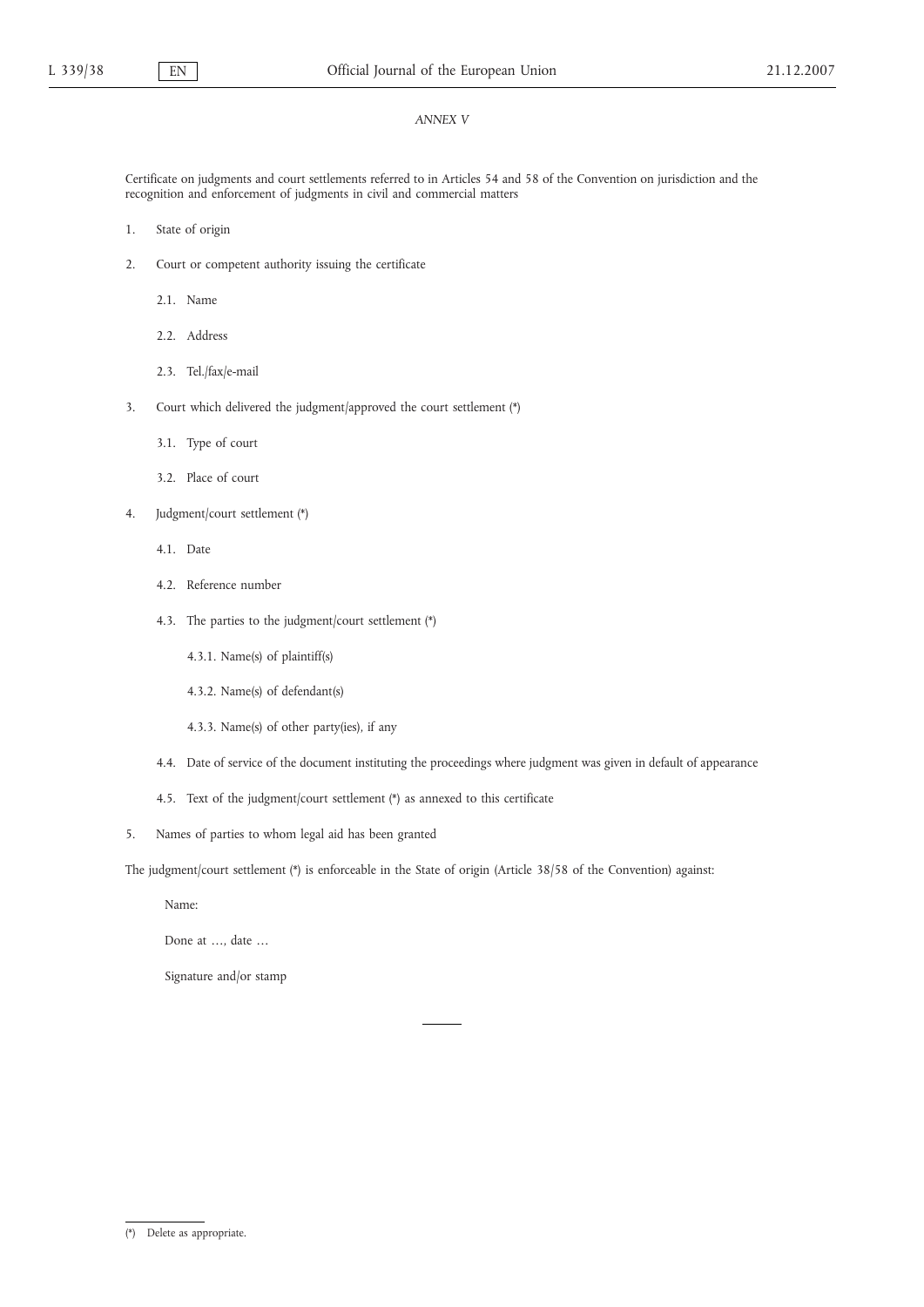#### *ANNEX VI*

Certificate on authentic instruments referred to in Article 57(4) of the Convention on jurisdiction and the recognition and enforcement of judgments in civil and commercial matters

- 1. State of origin
- 2. Court or competent authority issuing the certificate
	- 2.1. Name
	- 2.2. Address
	- 2.3. Tel./fax/e-mail
- 3. Authority which has given authenticity to the instrument
	- 3.1. Authority involved in the drawing up of the authentic instrument (if applicable)
		- 3.1.1. Name and designation of authority
		- 3.1.2. Place of authority
	- 3.2. Authority which has registered the authentic instrument (if applicable)
		- 3.2.1. Type of authority
		- 3.2.2. Place of authority
- 4. Authentic instrument
	- 4.1. Description of the instrument
	- 4.2. Date
		- 4.2.1. On which the instrument was drawn up
		- 4.2.2. If different: on which the instrument was registered
	- 4.3. Reference number
	- 4.4. Parties to the instrument
		- 4.4.1. Name of the creditor
		- 4.4.2. Name of the debtor
- 5. Text of the enforceable obligation as annexed to this certificate.

The authentic instrument is enforceable against the debtor in the State of origin (Article 57(1) of the Convention).

Done at …, date …

Signature and/or stamp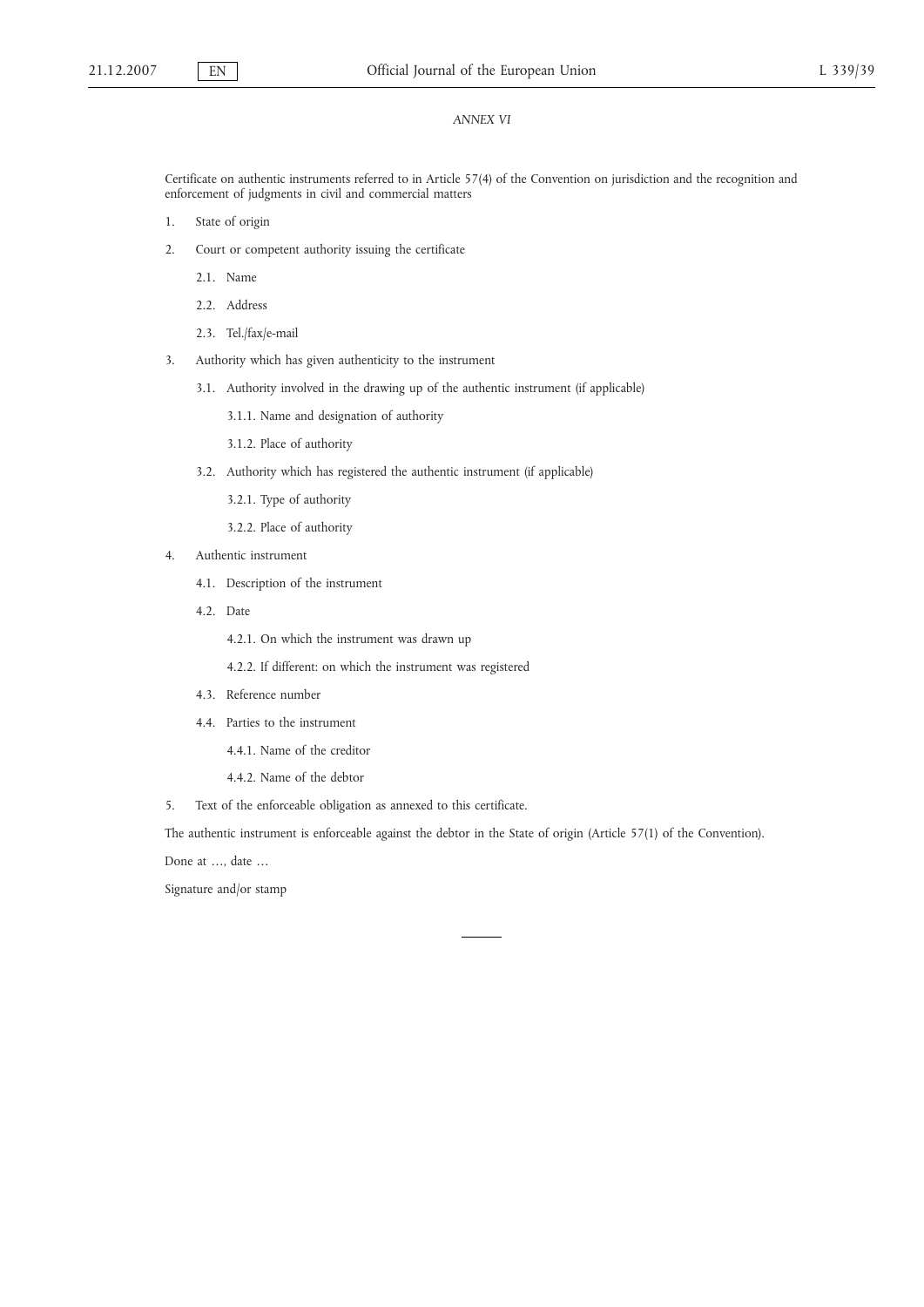#### *ANNEX VII*

The conventions superseded pursuant to Article 65 of the Convention are, in particular, the following:

- the Treaty between the Swiss Confederation and Spain on the mutual enforcement of judgments in civil or commercial matters, signed at Madrid on 19 November 1896,
- the Convention between the Czechoslovak Republic and the Swiss Confederation on the recognition and enforcement of judgments with additional protocol, signed at Bern on 21 December 1926,
- the Convention between the Swiss Confederation and the German Reich on the recognition and enforcement of judgments and arbitration awards, signed at Berne on 2 November 1929,
- the Convention between Denmark, Finland, Iceland, Norway and Sweden on the recognition and enforcement of judgments, signed at Copenhagen on 16 March 1932,
- the Convention between the Swiss Confederation and Italy on the recognition and enforcement of judgments, signed at Rome on 3 January 1933,
- the Convention between Sweden and the Swiss Confederation on the recognition and enforcement of judgments and arbitral awards signed at Stockholm on 15 January 1936,
- the Convention between the Swiss Confederation and Belgium on the recognition and enforcement of judgments and arbitration awards, signed at Berne on 29 April 1959,
- the Convention between Austria and the Swiss Confederation on the recognition and enforcement of judgments, signed at Berne on 16 December 1960,
- the Convention between Norway and the United Kingdom providing for the reciprocal recognition and enforcement of judgments in civil matters, signed at London on 12 June 1961,
- the Convention between Norway and the Federal Republic of Germany on the recognition and enforcement of judgments and enforceable documents, in civil and commercial matters, signed at Oslo on 17 June 1977,
- the Convention between Denmark, Finland, Iceland, Norway and Sweden on the recognition and enforcement of judgments in civil matters, signed at Copenhagen on 11 October 1977, and
- the Convention between Norway and Austria on the recognition and enforcement of judgments in civil matters, signed at Vienna on 21 May 1984.